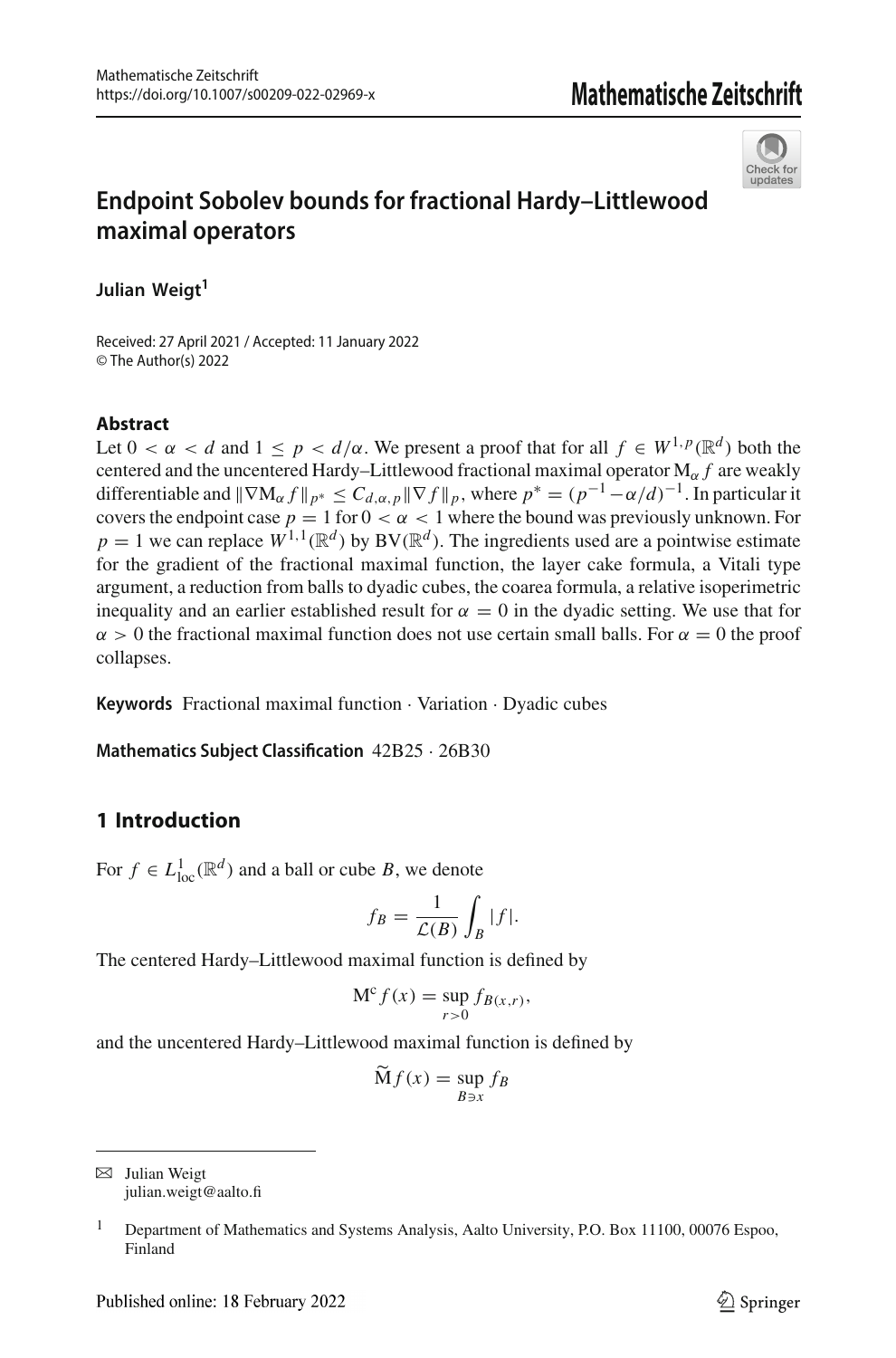where the supremum is taken over all balls that contain  $x$ . The regularity of a maximal operator was first studied by Kinnunen in 1997. He proved in [\[18](#page-20-0)] that for each  $p > 1$  and  $f \in W^{1,p}(\mathbb{R}^d)$  the bound

<span id="page-1-0"></span>
$$
\|\nabla \mathbf{M}f\|_{p} \le C_{d,p} \|\nabla f\|_{p} \tag{1.1}
$$

holds for  $M = M^c$ . Formula [\(1.1\)](#page-1-0) also holds for  $M = \tilde{M}$ . This implies that both Hardy– Littlewood maximal operators are bounded on Sobolev spaces with  $p > 1$ . His proof does not apply for  $p = 1$ . Note that unless  $f = 0$  also  $||Mf||_1 \leq C_{d,1} ||f||_1$  fails since Mf is not in  $L^1(\mathbb{R}^d)$ . In [\[16](#page-20-1)] Hajłasz and Onninen asked whether formula [\(1.1\)](#page-1-0) also holds for  $p = 1$  for the centered Hardy–Littlewood maximal operator. This question has become a well known problem for various maximal operators and there has been lots of research on this topic. So far it has mostly remained unanswered, but there has been some progress. For the uncentered maximal function and  $d = 1$  it has been proved in [\[28](#page-20-2)] by Tanaka and later in [\[22](#page-20-3)] by Kurka for the centered Hardy–Littlewood maximal function. The proof for the centered maximal function turned out to be much more complicated. Aldaz and Pérez Lázaro obtained in [\[3\]](#page-19-0) the sharp improvement  $\|\nabla M f\|_{L^1(\mathbb{R})} \leq \|\nabla f\|_{L^1(\mathbb{R})}$  of Tanaka's result. For the uncentered Hardy–Littlewood maximal function Hajłasz's and Onninen's question already also has a positive answer for all dimensions *d* in several special cases. For radial functions Luiro proved it in [\[24\]](#page-20-4), for block decreasing functions Aldaz and Pérez Lázaro proved it in [\[2](#page-19-1)] and for characteristic functions the author proved it in [\[30](#page-20-5)]. As a first step towards weak differentiability, Hajłasz and Malý proved in [\[15\]](#page-20-6) that for  $f \in L^1(\mathbb{R}^d)$  the centered Hardy–Littlewood maximal function is approximately differentiable. In [\[1\]](#page-19-2) Aldaz et al. proved bounds on the modulus of continuity for all dimensions.

A related question is whether the maximal operator is a continuous operator. Luiro proved in [\[23\]](#page-20-7) that for  $p > 1$  the uncentered maximal operator is continuous on  $W^{1,p}(\mathbb{R}^d)$ . There is ongoing research for the endpoint case  $p = 1$ . For example Carneiro et al. proved in  $[11]$  that  $f \mapsto \nabla \tilde{M} f$  is continuous  $W^{1,1}(\mathbb{R}) \to L^1(\mathbb{R})$  and in [\[14\]](#page-20-8) González-Riquelme and Kosz recently improved this to continuity on BV. Carneiro et al. proved in [\[8](#page-19-4)] that for radial functions *f*, the operator  $f \mapsto \nabla \widetilde{M} f$  is continuous as a map  $W^{1,1}(\mathbb{R}^d) \to L^1(\mathbb{R}^d)$ .

The regularity of maximal operators has also been studied for other maximal operators and on other spaces. We focus on the endpoint  $p = 1$ . In [\[12\]](#page-19-5) Carneiro and Svaiter and in [\[7](#page-19-6)] Carneiro and González-Riquelme investigated maximal convolution operators M associated to certain partial differential equations. Analogous to the Hardy–Littlewood maximal operator they proved  $\|\nabla M f\|_{L^1(\mathbb{R}^d)} \leq C_d \|\nabla f\|_{L^1(\mathbb{R}^d)}$  for  $d = 1$ , and for  $d > 1$  if f is radial. In [\[9\]](#page-19-7) Carneiro and Hughes proved  $\|\nabla M f\|_{L^1(\mathbb{Z}^d)} \leq C_d \|f\|_{L^1(\mathbb{Z}^d)}$  for centered and uncentered discrete maximal operators. This bound does not hold on  $\mathbb{R}^d$ , but because in the discrete setting we have  $\|\nabla f\|_{l^1(\mathbb{Z}^d)} \leq C_d \|f\|_{l^1(\mathbb{Z}^d)}$ , it is weaker than the still open  $\|\nabla M f\|_{l^1(\mathbb{Z}^d)} \leq C_d \|\nabla f\|_{l^1(\mathbb{Z}^d)}$ . In [\[21\]](#page-20-9) Kinnunen and Tuominen proved the boundedness of a discrete maximal operator in the metric Hajłasz Sobolev space *M*1,1. In [\[27](#page-20-10)] Pérez et al. proved the boundedness of certain convolution maximal operators on Hardy-Sobolev spaces  $\dot{H}^{1,p}$  for a sharp range of exponents, including  $p = 1$ . In [\[29](#page-20-11)] the author proved var  $M<sup>d</sup> f \leq C_d$  var *f* for the dyadic maximal operator for all dimensions *d*.

For  $0 \le \alpha \le d$  the centered fractional Hardy–Littlewood maximal function is defined by

$$
M_{\alpha}^{c} f(x) = \sup_{r>0} r^{\alpha} f_{B(x,r)}.
$$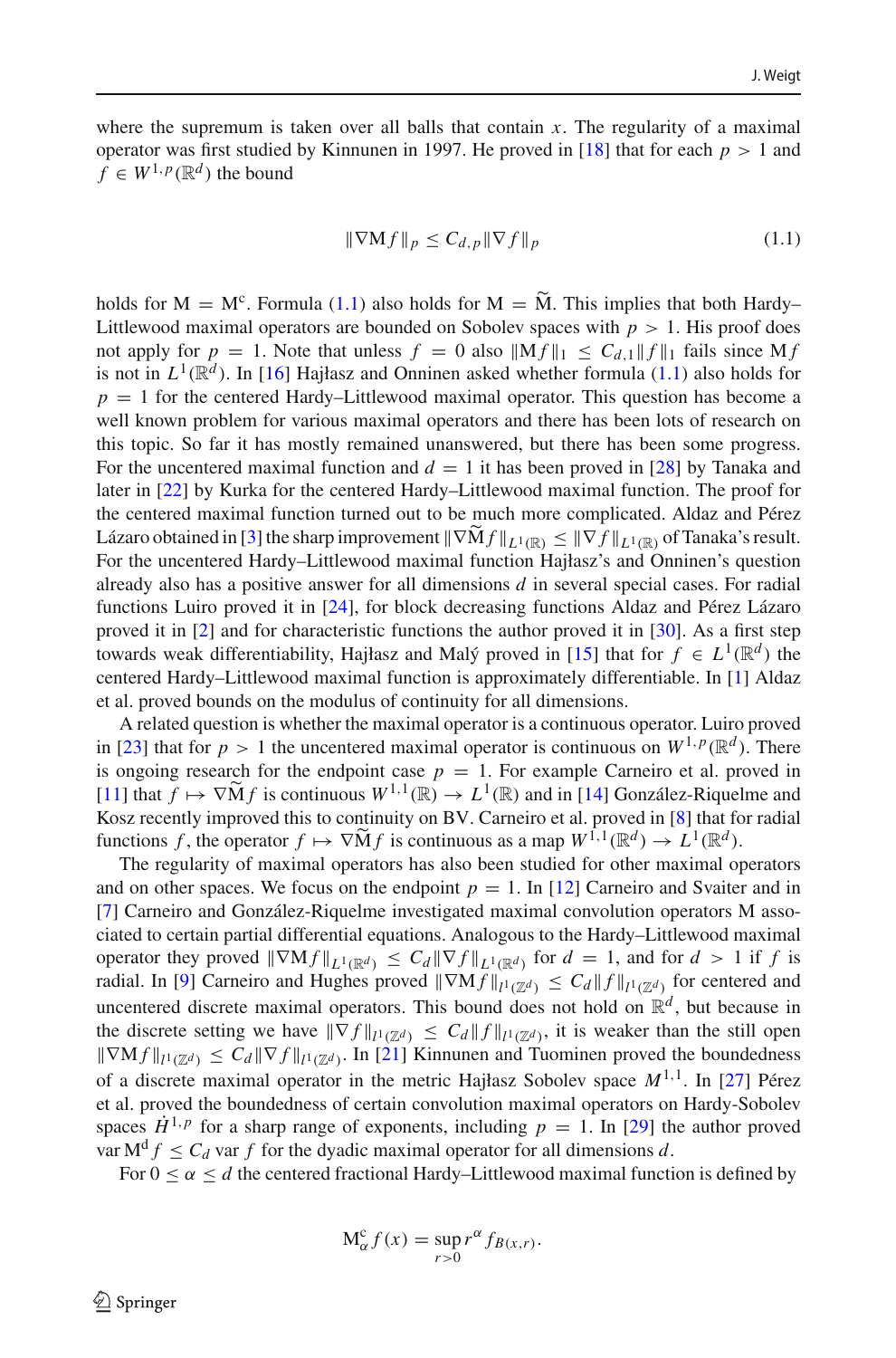For a ball *B* we denote the radius of *B* by  $r(B)$ . The uncentered fractional Hardy–Littlewood maximal function is defined by

$$
\widetilde{\mathbf{M}}_{\alpha} f(x) = \sup_{B \ni x} r(B)^{\alpha} f_B
$$

where the supremum is taken over all balls that contain *x*. Note that  $M_{\alpha}$  does not make much sense for  $\alpha > d$ . For  $\alpha = 0$  it is the Hardy–Littlewood maximal function. The following is the fractional version of formula  $(1.1)$ .

<span id="page-2-0"></span>**Theorem 1.1** *Let*  $1 \leq p < \infty$  *and*  $0 < \alpha < d/p$  *and*  $M_{\alpha} \in \{M_{\alpha}^c, \tilde{M}_{\alpha}\}\)$ . *Then for all*  $f \in W^{1,p}(\mathbb{R}^d)$  we have that M, f is weakly differentiable with  $f \in W^{1,p}(\mathbb{R}^d)$  *we have that*  $M_\alpha f$  *is weakly differentiable with* 

<span id="page-2-1"></span>
$$
\|\nabla \mathbf{M}_{\alpha} f\|_{(p^{-1}-\alpha/d)^{-1}} \leq C_{d,\alpha,p} \|\nabla f\|_{p} \tag{1.2}
$$

*where the constant*  $C_{d,\alpha,p}$  *depends only on d,*  $\alpha$  *and p. In the endpoint p* = 1 *we can replace*  $f \in W^{1,1}(\mathbb{R}^d)$  *by*  $f \in BV(\mathbb{R}^d)$ *. The endpoint result for*  $p = d/\alpha$  *holds true as well.* 

We prove Theorem [1.1](#page-2-0) in Sect. [2.1.](#page-7-0) The study of the regularity of the fractional maximal operator was initiated by Kinnunen and Saksman. They proved in [\[20](#page-20-12),Theorem 2.1] that for-mula [\(1.2\)](#page-2-1) holds for  $0 \le \alpha < d/p$  and  $1 < p < \infty$ . They showed  $|\nabla M_{\alpha}^{c} f(x)| \le M_{\alpha} |\nabla f|(x)$ for almost every  $x \in \mathbb{R}^d$ , and then concluded formula [\(1.2\)](#page-2-1) from the  $L^{(p^{-1}-\alpha/d)^{-1}}$ . boundedness of  $M_{\alpha}$ , which fails for  $p = 1$ . Another result by Kinnunen and Saksman in [\[20](#page-20-12)] is that for all  $\alpha \geq 1$  we have  $|\nabla M_{\alpha}^c f(x)| \leq (d - \alpha)M_{\alpha-1}f(x)$  for almost every *x* ∈  $\mathbb{R}^d$ . In [\[10\]](#page-19-8) Carneiro and Madrid used this, the  $L^{d/(d-\alpha)}$ -boundedness of M<sub>α−1</sub>, and Sobolev embedding to concluded formula [\(1.2\)](#page-2-1). All of this also works for the uncentered fractional maximal function  $\widetilde{M}_{\alpha}$ . The strategy fails for  $\alpha < 1$ .

Our main result is the extension of formula [\(1.2\)](#page-2-1) to the endpoint  $p = 1$  for  $0 < \alpha < 1$ which has been an open problem. Our proof of Theorem [1.1](#page-2-0) also works for  $1 \le \alpha \le d$ , and further extends to  $1 \leq p < \infty$ ,  $0 < \alpha \leq d/p$ . We present the proof for this range of parameters here, since it also smoothens out the blowup of the constants for  $p \to 1$ which occurs in the previous proof for  $p > 1$ . Note that interpolation is not immediately available for results on the gradient level. Our approach fails for  $\alpha = 0$ . The corner point  $\alpha = 0$ ,  $p = 1$  is the earlier mentioned question by Hajłasz and Onninen and remains open. Similarly to Carneiro and Madrid, we begin the proof with a pointwise estimate  $|\nabla M_{\alpha} f(x)| \le$  $(d - \alpha)M_{\alpha,-1}f(x)$  which holds for all  $0 < \alpha < d$  for bounded functions. We estimate  $M_{\alpha,-1} f$  in Theorem [1.2](#page-3-0) and from that conclude Theorem [1.1.](#page-2-0)

For the centered fractional maximal function define

$$
\mathcal{B}_{\alpha}^{\mathbf{C}}(x) = \{B(x, r)\}
$$

where *r* is the largest radius such that  $M_{\alpha}^{c} f(x) = r^{\alpha} f_{B(x,r)}$  and for the uncentered fractional maximal function define

$$
\widetilde{\mathcal{B}}_{\alpha}(x) = \left\{ B : x \in \overline{B}, \ r(B)^{\alpha} f_B = \widetilde{M}_{\alpha} f(x), \ \forall A \supsetneq B \ r(A)^{\alpha} f_A < \widetilde{M}_{\alpha} f(x) \right\}.
$$

Then for almost every  $x \in \mathbb{R}^d$  the sets  $\mathcal{B}^c_{\alpha}(x)$  and  $\widetilde{\mathcal{B}}_{\alpha}(x)$  are nonempty, i.e. the supremum in the definition of the maximal function is attained in a largest hell *B* with  $x \in \overline{B}$  are Largest definition of the maximal function is attained in a largest ball *B* with  $x \in \overline{B}$ , see Lemma [2.2.](#page-7-1) For  $B_{\alpha} \in \{B_{\alpha}^c, \widetilde{B}_{\alpha}\}\)$  denote  $B_{\alpha} = \bigcup_{x \in \mathbb{R}^d} B_{\alpha}(x)$ . For  $\beta \in \mathbb{R}$  with  $-1 \le \alpha + \beta < d$  this allows us to define the following maximal functions

$$
M_{\alpha,\beta}^{c} f(x) = \sup_{B \in \mathcal{B}_{\alpha}^{c}: x \in \overline{B}} r(B)^{\alpha + \beta} f_{B},
$$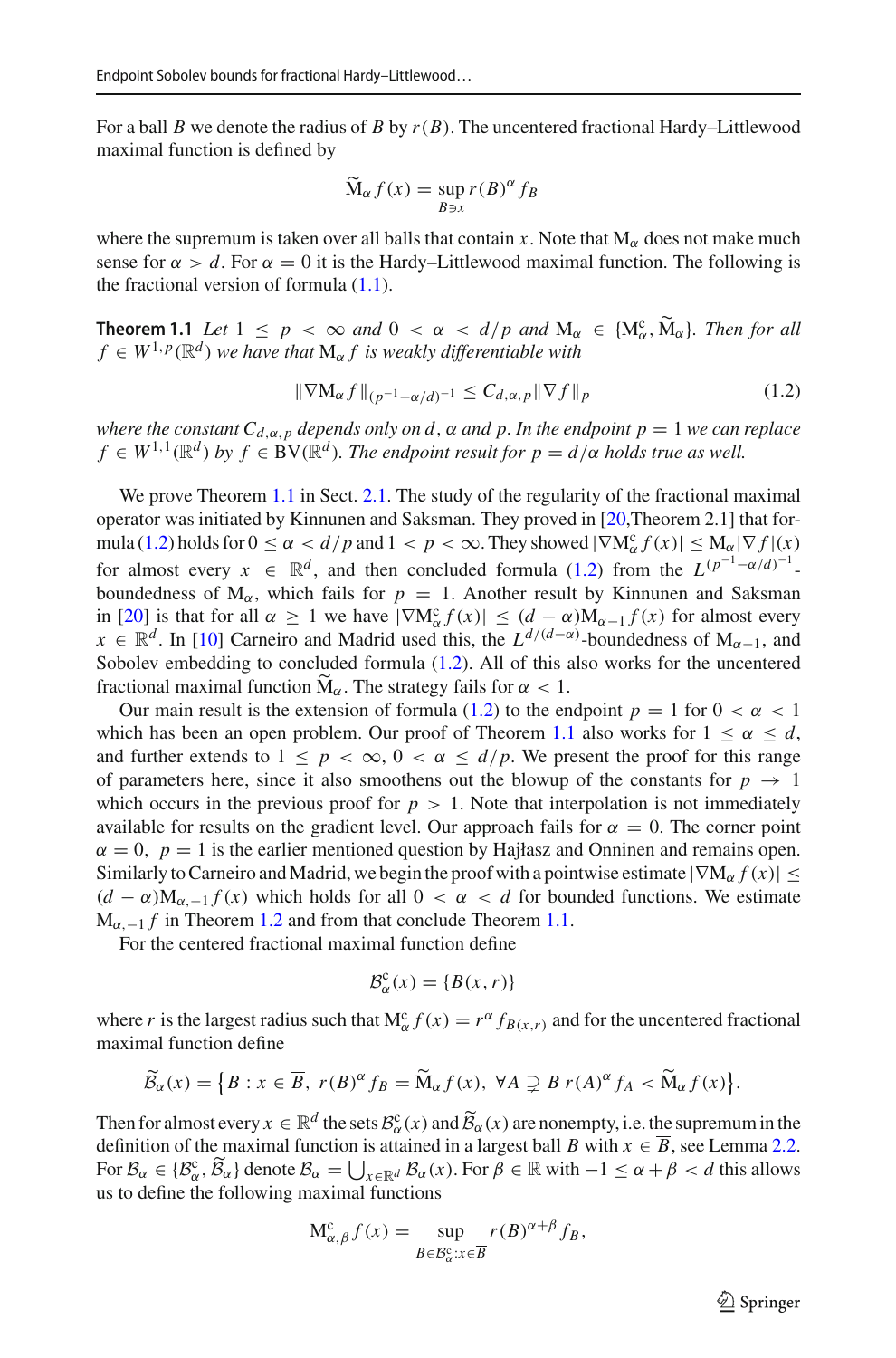$$
\widetilde{\mathbf{M}}_{\alpha,\beta}f(x) = \sup_{B \in \widetilde{\mathcal{B}}_{\alpha}:x \in \overline{B}} r(B)^{\alpha+\beta} f_B
$$

<span id="page-3-0"></span>for almost every  $x \in \mathbb{R}^d$ . Note that also for the centered version the supremum is all balls  $B \in \mathcal{B}_{\alpha}^c$  whose closure contains *x*, not only over those centered in *x*.

**Theorem 1.2** *Let*  $1 \leq p \leq \infty$  *and*  $0 \leq \alpha \leq d$  *and*  $\beta \in \mathbb{R}$  *with*  $0 \leq \alpha + \beta + 1 \leq d/p$  *and*  $M_{\alpha,\beta} \in \{M_{\alpha,\beta}^c, \widetilde{M}_{\alpha,\beta}\}$ *. Then for all*  $f \in W^{1,p}(\mathbb{R}^d)$  we have

$$
\|\mathbf{M}_{\alpha,\beta}f\|_{(p^{-1}-(1+\alpha+\beta)/d)^{-1}} \leq C_{d,\alpha,\beta,p} \|\nabla f\|_{p}
$$

*where the constant*  $C_{d,\alpha,\beta,p}$  *depends only on d,*  $\alpha$ *,*  $\beta$  *and p. In the endpoint p* = 1 *we can replace*  $f \in W^{1,1}(\mathbb{R}^d)$  *by*  $f \in BV(\mathbb{R}^d)$ *. The endpoint result for*  $p = d/(1 + \alpha + \beta)$  *holds true as well.*

We prove Theorem [1.2](#page-3-0) in Sect. [4.](#page-16-0) There had also been progress on  $0 < \alpha < 1$  similarly as for the Hardy–Littlewood maximal operator. For the uncentered fractional maximal function Carneiro and Madrid proved Theorem [1.1](#page-2-0) for  $d = 1$  in [\[10\]](#page-19-8), and Luiro proved Theorem 1.1 for radial functions in [\[25\]](#page-20-13). Beltran and Madrid transferred Luiros result to the centered fractional maximal function in [\[5](#page-19-9)]. In [\[6\]](#page-19-10) Beltran et al. proved Theorem [1.1](#page-2-0) for  $d > 2$ and a centered maximal operator that only uses balls with lacunary radius and for maximal operators with respect to smooth kernels. The next step after boundedness is continuity of the gradient of the fractional maximal operator, as it implies boundedness, but doesn't follow from it. In [\[4](#page-19-11), [26](#page-20-14)] Beltran and Madrid already proved it for the uncentered fractional maximal operator in the cases where the boundedness is known.

For a dyadic cube Q we denote by  $I(Q)$  the sidelength of Q. The fractional dyadic maximal function is defined by

$$
M_{\alpha}^{d} f(x) = \sup_{Q: Q \ni x} l(Q)^{\alpha} f_{Q},
$$

where the supremum is taken over all dyadic cubes that contain *x*. The dyadic maximal operator has enjoyed a bit less attention than its continuous counterparts, such as the centered and the uncentered Hardy–Littlewood maximal operator. The dyadic maximal operator is different in the sense that formula [\(1.2\)](#page-2-1) only holds for  $\alpha = 0$ ,  $p = 1$  and only in the variation sense, for which formula [\(1.2\)](#page-2-1) has been proved in [\[29\]](#page-20-11). But for any other  $\alpha$  and  $p$  formula [\(1.2\)](#page-2-1) fails because  $\nabla M_{\alpha}^{d} f$  is not a Sobolev function. We can however prove Theorem [1.4,](#page-3-1) the dyadic analog of Theorem [1.2.](#page-3-0) For  $\alpha \ge 0$  and a function  $f \in L^1(\mathbb{R}^d)$  define  $\mathcal{Q}_\alpha$  to be the set of all cubes Q such that for all dyadic cubes  $P \supsetneq Q$  we have  $I(P)^{\alpha} f_P < I(Q)^{\alpha} f_Q$ .

*Remark 1.3* In the uncentered setting one could also define  $B_\alpha$  in a similar way as  $Q_\alpha$ .

For  $\beta \in \mathbb{R}$  with  $-1 \leq \alpha + \beta < d$  also define in the dyadic setting

$$
M_{\alpha,\beta}^{d} f(x) = \sup_{Q \in \mathcal{Q}_{\alpha}: x \in \overline{Q}} l(Q)^{\alpha+\beta} f_{Q}.
$$

<span id="page-3-1"></span>Then

**Theorem 1.4** *Let*  $1 \leq p < \infty$  *and*  $0 < \alpha < d$  *and*  $\beta \in \mathbb{R}$  *with*  $0 \leq \alpha + \beta + 1 < d/p$ *. Then for all*  $f \in W^{1,p}(\mathbb{R}^d)$  *we have* 

$$
\|\mathbf{M}_{\alpha,\beta}^{\mathrm{d}} f\|_{(p^{-1}-(1+\alpha+\beta)/d)^{-1}} \leq C_{d,\alpha,\beta,p} \|\nabla f\|_{p}
$$

*where the constant*  $C_{d,\alpha,\beta,p}$  *depends only on d,*  $\alpha$ *,*  $\beta$  *and p. In the endpoint p* = 1 *we can replace*  $f \in W^{1,1}(\mathbb{R}^d)$  *by*  $f \in BV(\mathbb{R}^d)$ *. The endpoint result for*  $p = d/(1 + \alpha + \beta)$  *holds true as well.*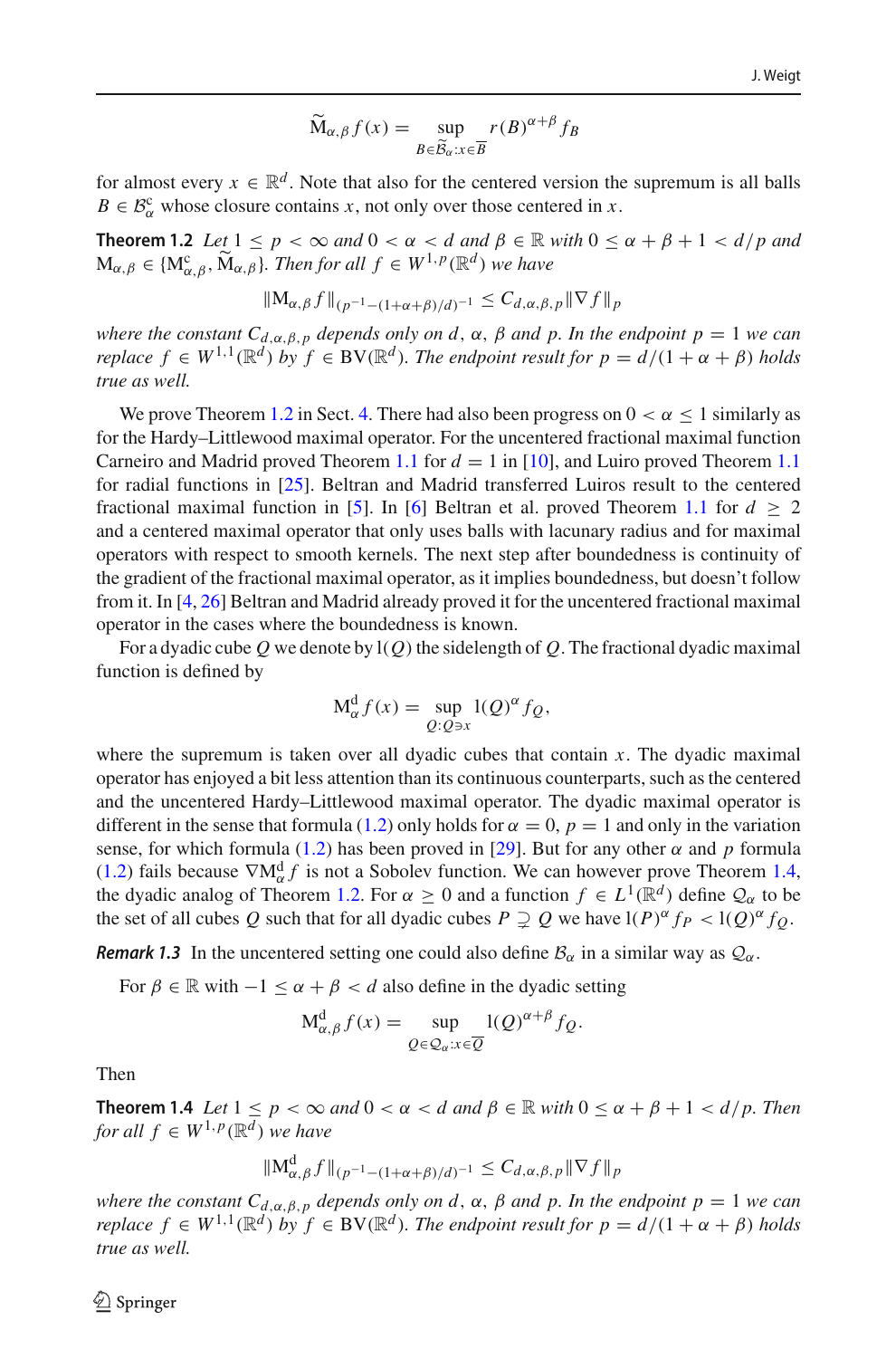<span id="page-4-0"></span>Our main result in the dyadic setting is the following.

**Theorem 1.5** *Let*  $1 \leq p \leq \infty$  *and*  $0 \leq \alpha \leq d$ . *Then for all*  $f \in W^{1,p}(\mathbb{R}^d)$  *we have* 

$$
\left(\sum_{Q\in\mathcal{Q}_{\alpha}}(\mathrm{I}(Q)^{\frac{d}{p}-1}f_{Q})^{p}\right)^{\frac{1}{p}}\leq C_{d,\alpha,p}\|\nabla f\|_{p}
$$

*where the constant*  $C_{d,\alpha,p}$  *depends only on d,*  $\alpha$  *and p. In the endpoint p* = 1 *we can replace*  $f \in W^{1,1}(\mathbb{R}^d)$  *by*  $f \in BV(\mathbb{R}^d)$ *. The endpoint result for*  $p = \infty$  *holds true as well.* 

*Remark 1.6* Note that in Theorem [1.5](#page-4-0) we restrict  $0 < \alpha < d$  and not  $0 < \alpha < d/p$ .

In Sect. [2.2](#page-9-0) we conclude Theorem [1.4](#page-3-1) from Theorem [1.5,](#page-4-0) and in Sect. [3](#page-11-0) we prove Theorem [1.5.](#page-4-0)

*Remark 1.7* Theorem [1.5](#page-4-0) fails for  $\alpha = 0$ . However for  $\alpha = 0$  and  $p = 1$ , a version with  $f_Q$ by replaced by  $f_Q - \lambda_Q$  holds for certain  $\lambda_Q$ , see [\[29,](#page-20-11) Proposition 2.5].

*Remark 1.8* For centered, uncentered maximal operator and dyadic maximal operator, The-orems [1.2,](#page-3-0) [1.4](#page-3-1) and [1.5](#page-4-0) admit localized versions of the following form. For  $D \subset \mathbb{R}^d$  we set  $\mathcal{B}_{\alpha}(D) = \bigcup_{x \in D} \mathcal{B}_{\alpha}(x)$  and  $E = \bigcup \{cB : B \in \mathcal{B}_{\alpha}(D)\}$  with some large  $c > 1$ . Then Theorem [1.2](#page-3-0) also holds in the form

$$
\|\nabla M_{\alpha,-1}f\|_{L^{(p^{-1}-\alpha/d)^{-1}}(D)} \leq C_{d,\alpha,p} \|\nabla f\|_{L^p(E)}.
$$

Theorem [1.4](#page-3-1) holds with the dyadic version of *E* and Theorem [1.5](#page-4-0) where the sum on the left hand side is over any subset  $Q \subset Q_{\alpha}$  and the integral on the right is over  $\bigcup \{cQ : Q \in Q\}.$ These localized results directly follow from the same proof as the global results, if one keeps track of the balls and cubes which are being dealt with. The respective localized version of Theorem [1.1](#page-2-0) can be proven if one has Lemma [2.4](#page-8-0) without the differentiability assumption. Then in the reduction of Theorem [1.1](#page-2-0) to Theorem [1.2](#page-3-0) one could apply Theorem [1.2](#page-3-0) to the same function *f* and  $\mathcal{Q}_{\alpha}$  for which one is showing Theorem [1.1,](#page-2-0) by passing the approximation step and therefore preserving the locality of Theorem [1.2.](#page-3-0) This is in contrast to the actual local fractional maximal operator, for whom Theorem [1.1](#page-2-0) fails by [\[17,](#page-20-15) Example 4.2], which works for  $\alpha > 0$ . However if  $\alpha = 0$  and  $p > 1$  then the local fractional maximal operator is again bounded due to [\[19](#page-20-16)], and by [\[30\]](#page-20-5) for  $\alpha = 0$  and  $p = 1$  and characteristic functions.

Dyadic cubes are much easier to deal with than balls, but the dyadic version still serves as a model case for the continuous versions since both versions share many properties. This can be observed in [\[30\]](#page-20-5), where we proved var  $M_01<sub>E</sub> \leq C_d$  var  $1<sub>E</sub>$  for the dyadic maximal operator and the uncentered Hardy–Littlewood maximal operator. The proof for the dyadic maximal operator is much shorter, but the same proof idea also works for the uncentered maximal operator. Also in this paper a part of the proof of Theorem [1.4](#page-3-1) for the dyadic maximal operator is used also in the proof of Theorem [1.2](#page-3-0) for the Hardy–Littlewood maximal operator.

The plan for the proof of Theorem [1.1](#page-2-0) is the following. For simplicity we write it down for  $p = 1$ .

$$
\int |\nabla \mathbf{M}_{\alpha} f|^{\frac{d}{d-\alpha}} \le (d-\alpha)^{\frac{d}{d-\alpha}} \int (\mathbf{M}_{\alpha,-1} f)^{\frac{d}{d-\alpha}}
$$

$$
= d(d-\alpha)^{\frac{\alpha}{d-\alpha}} \int_0^{\infty} \lambda^{\frac{\alpha}{d-\alpha}} \mathcal{L}(\{\mathbf{M}_{\alpha,-1} f > \lambda\}) d\lambda
$$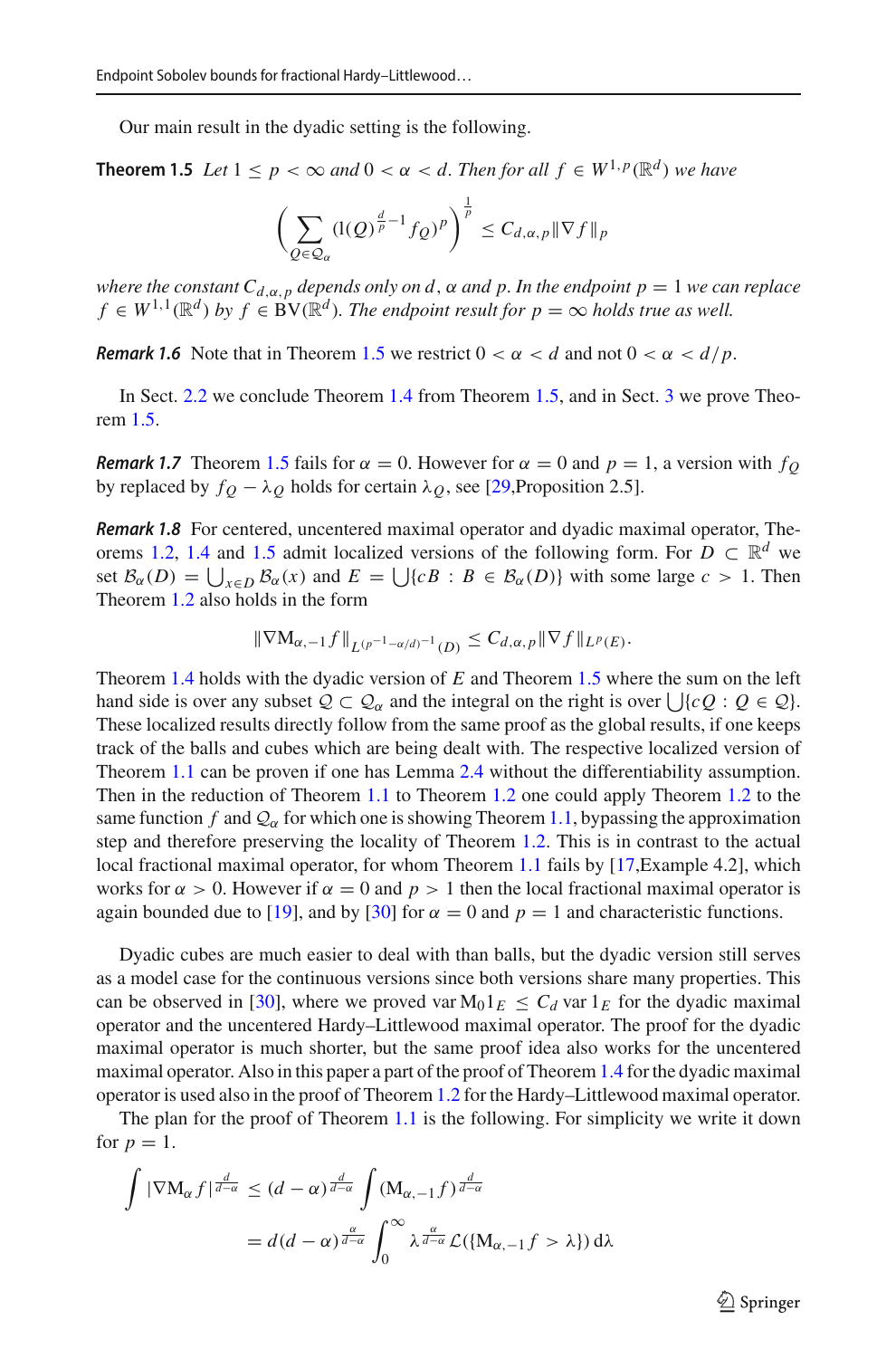$$
= d(d - \alpha) \frac{\alpha}{d - \alpha} \int_0^{\infty} \lambda \frac{\alpha}{d - \alpha} \mathcal{L} \left( \bigcup \{\overline{B} : B \in \mathcal{B}_{\alpha}, r(B)^{\alpha - 1} f_B > \lambda \} \right) d\lambda
$$
  
\n
$$
\leq_{\alpha} \int_0^{\infty} \lambda \frac{\alpha}{d - \alpha} \sum_{B \in \tilde{\mathcal{B}}_{\alpha}, cr(B)^{\alpha - 1} f_B > \lambda} \mathcal{L}(B) d\lambda
$$
  
\n
$$
= \sum_{B \in \tilde{\mathcal{B}}_{\alpha}} \int_0^{cr(B)^{\alpha - 1} f_B} \lambda \frac{\alpha}{d - \alpha} d\lambda
$$
  
\n
$$
= \frac{(1 - \alpha/d)c^{\frac{d}{d - \alpha}}}{(d\sigma_d)^{\frac{d}{d - \alpha}}} \sum_{B \in \tilde{\mathcal{B}}_{\alpha}} (f_B \mathcal{H}^{d - 1}(\partial B))^{\frac{d}{d - \alpha}}
$$
  
\n
$$
\leq \frac{(1 - \alpha/d)c^{\frac{d}{d - \alpha}}}{(d\sigma_d)^{\frac{d}{d - \alpha}}} \left( \sum_{B \in \tilde{\mathcal{B}}_{\alpha}} f_B \mathcal{H}^{d - 1}(\partial B) \right)^{\frac{d}{d - \alpha}}
$$
  
\n
$$
\leq_{\alpha} \left( \sum_{Q \in \tilde{\mathcal{Q}}_{\alpha}} f_Q \mathcal{H}^{d - 1}(\partial Q) \right)^{\frac{d}{d - \alpha}}
$$
  
\n
$$
\leq C_{d, \alpha} (\text{var } f)^{\frac{d}{d - \alpha}},
$$

where  $\sigma_d$  is the volume of the *d*-dimensional unit ball. In the second step we apply the layer cake formula, in the forth step we pass from a union of arbitrary balls to very disjoint balls  $B_{\alpha}$  with a Vitali covering argument, in the eighth step we pass from those balls to comparable dyadic cubes and as the last step use a result from the dyadic setting.

We use  $\alpha > 0$  as follows. Let A be a ball and  $B(x, r)$  be a smaller ball that intersects *A*. Then by  $A \subset B(x, 3r(A))$  we have  $3^{\alpha-d}r(A)^{\alpha} f_A \leq (3r(A))^{\alpha} f_{B(x, 3r(A))}$ . Thus if  $r^{\alpha} f_{B(x,r)} \leq 3^{\alpha-d} r(A)^{\alpha} f_A$  then  $B(x,r)$  is not used by the fractional maximal operator. Hence it suffices to consider balls *B* with  $3^{d-\alpha}(r(B)/r(A))^{\alpha} f_B > f_A$ . From that we can conclude  $f_B > 2f_A$  or  $r(B) \geq_\alpha r(A)$ . Thus for any two balls *B*, *A* used by the fractional maximal operator, one of the following alternatives applies.

- (1) The balls *B* and *A* are disjoint.
- (2) The intervals ( $f_B/2$ ,  $f_B$ ) and ( $f_A/2$ ,  $f_A$ ) are disjoint.
- (3) The radii  $r(B)$  and  $r(A)$  are comparable.

We use this in the forth step of the proof strategy above. We use a dyadic version of these alternatives in last step. Note that for  $\alpha = 0$  optimal balls *B* of arbitrarily different sizes with similar values  $f_B$  can intersect.

*Remark 1.9* There is a proof of Theorem [1.1](#page-2-0) which has a structure parallel to the one presented above, but three steps are replaced. The estimate  $|\nabla M_{\alpha} f| \frac{d}{d-\alpha} \leq (d-\alpha) \frac{d}{d-\alpha} M_{\alpha,-1} f$ is replaced by  $|\nabla M_{\alpha} f|_{\frac{d}{d-\alpha}} \leq (d-\alpha)^{\frac{\alpha}{d-\alpha}} |\nabla M_{\alpha} f| (M_{\alpha,-1}f)^{\frac{\alpha}{d-\alpha}}$ , the layer cake formula is replaced by the coarea formula [\[13](#page-19-12),Theorem 3.11] and the Vitali covering argument is replaced by [\[30,](#page-20-5)Lemma 4.1] which deals with the boundary of balls instead of their volume. Otherwise it is identical to the proof presented in this paper.

$$
\int |\nabla M_{\alpha} f|^{\frac{d}{d-\alpha}} \le (d-\alpha)^{\frac{\alpha}{d-\alpha}} \int |\nabla M_{\alpha} f| (M_{\alpha,-1} f)^{\frac{\alpha}{d-\alpha}}
$$

$$
= (d-\alpha)^{\frac{\alpha}{d-\alpha}} \int_0^{\infty} \int_{\partial_* \{M_{\alpha} f > \lambda\}} (M_{\alpha,-1} f)^{\frac{\alpha}{d-\alpha}} d\lambda
$$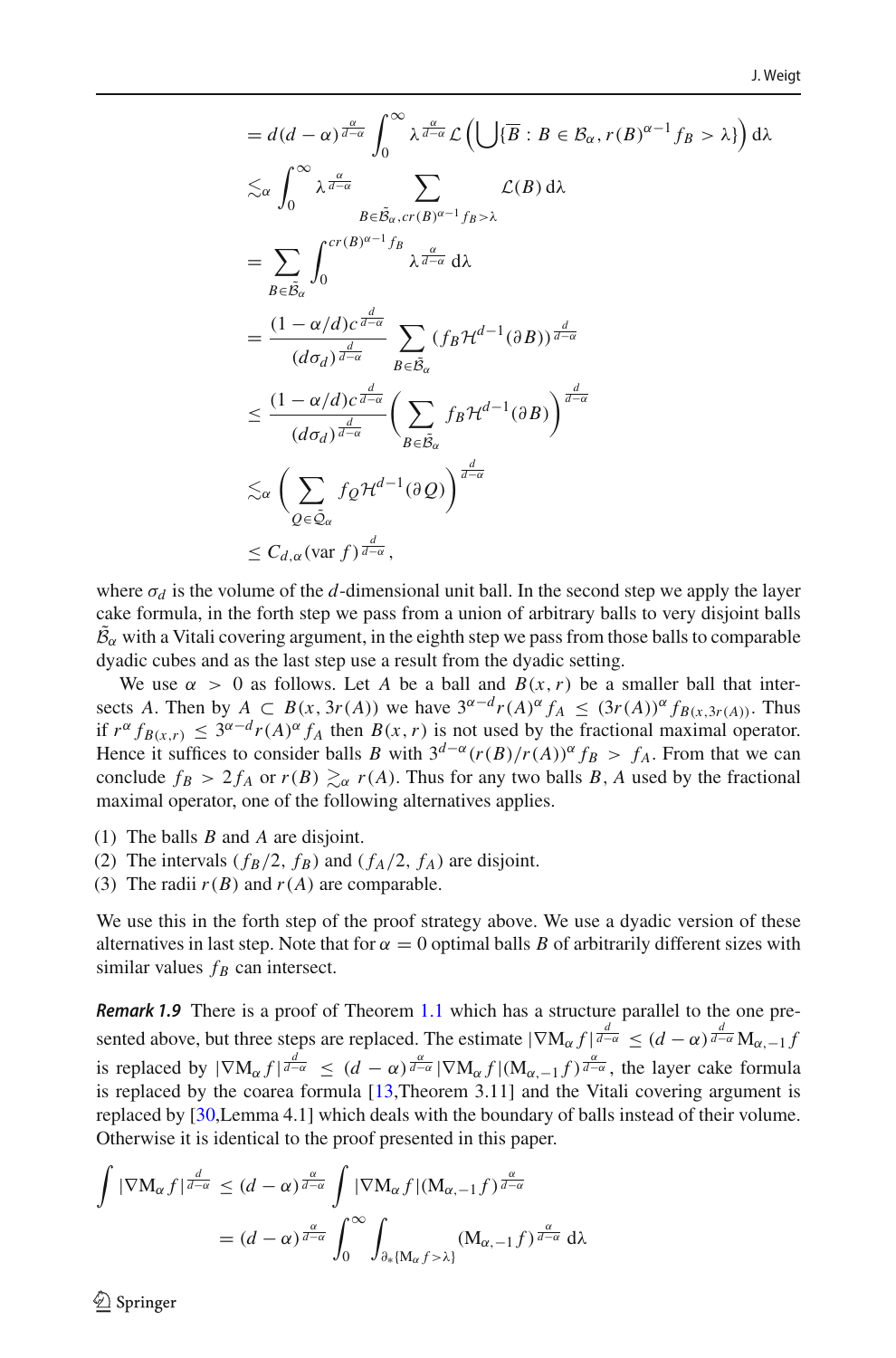$$
= (d - \alpha)^{\frac{\alpha}{d - \alpha}} \int_0^{\infty} \int_{\partial_{\ast} \bigcup{\{\overline{B}: B \in \mathcal{B}_{\alpha}, r(B)^{\alpha} f_B > \lambda\}}}} (r(B_x)^{\alpha - 1} f_{B_x})^{\frac{\alpha}{d - \alpha}} d\mathcal{H}^{d - 1}(x) d\lambda
$$
  

$$
\lesssim_{\alpha} \int_0^{\infty} \sum_{B \in \tilde{\mathcal{B}}_{\alpha}, r(B)^{\alpha} f_B > \lambda} \mathcal{H}^{d - 1}(\partial B)(r(B)^{\alpha - 1} f_B)^{\frac{\alpha}{d - \alpha}} d\lambda
$$
  

$$
\lesssim_{\alpha} \sum_{B \in \tilde{\mathcal{B}}_{\alpha}} (f_B \mathcal{H}^{d - 1}(\partial B))^{\frac{d}{d - \alpha}}
$$

and from there on arrive exactly as before at the bound by (var  $f$ )  $\frac{d}{d-a}$ . This motivates a similar replacement in the dyadic setting. Instead of proving the boundedness of  $\|M_{\alpha,-1} f\|_{d/(d-\alpha)}$ , Theorem [1.4,](#page-3-1) one might bound

$$
\int_0^\infty \int_{\partial_* \{M_\alpha f > \lambda\}} (M_{\alpha, -1} f)^{\frac{\alpha}{d-\alpha}} d\lambda.
$$

Note that formally

$$
\int |\nabla \mathbf{M}_{\alpha} f(x)| (\mathbf{M}_{\alpha,-1} f(x))^{\frac{\alpha}{d-\alpha}} dx
$$

is not well defined because  $M_{\alpha,-1} f$  jumps where  $\nabla M_{\alpha} f$  is supported.

*Remark 1.10* In the proof of Theorems [1.1,](#page-2-0) [1.2,](#page-3-0) [1.5](#page-4-0) and [1.4](#page-3-1) we do not a priori need  $f \in$  $L^p(\mathbb{R}^d)$ , it suffices to have  $f \in L^q(\mathbb{R}^d)$  for some  $1 \le q \le p$ . However from  $\|\nabla f\|_p < \infty$ we can then anyways conclude  $f \in L^p(\mathbb{R}^d)$  by Sobolev embedding.

## **2 Reformulation**

In order to avoid writing absolute values, we consider only nonnegative functions *f* for the rest of the paper. We can still conclude Theorems [1.1,](#page-2-0) [1.2,](#page-3-0) [1.4](#page-3-1) and [1.5](#page-4-0) for signed functions because  $|f|_B = f_B$  and  $|\nabla |f|(x)| \le |\nabla f(x)|$ . Recall the set of dyadic cubes

$$
\bigcup_{n\in\mathbb{Z}}\Big\{[x_1,x_1+2^n)\times\cdots\times[x_d,x_d+2^n):\forall i\in\{1,\ldots,n\}\ x_i\in2^n\mathbb{Z}\Big\}.
$$

For a set *B* of balls or dyadic cubes we denote

$$
\bigcup \mathcal{B} = \bigcup_{B \in \mathcal{B}} B
$$

as is commonly used in set theory. By  $a \leq_{\gamma_1,\dots,\gamma_n} b$  we mean that there exists a constant  $C_{d, \gamma_1, \dots, \gamma_n}$  that depends only on the values of  $\gamma_1, \dots, \gamma_n$  and the dimension *d* and such that  $a \leq C_{d,\gamma_1,\dots,\gamma_n}b.$ 

We work in the setting of functions of bounded variation, as in Evans–Gariepy [\[13,](#page-19-12)Section 5]. For an open set  $\Omega \subset \mathbb{R}^d$  a function  $u \in L^1_{loc}(\Omega)$  is said to have locally bounded variation if for each open and compactly supported  $\tilde{V} \subset \Omega$  we have

$$
\sup \Bigl\{ \int_V u \, \text{div} \, \varphi : \varphi \in C^1_{\text{c}}(V; \mathbb{R}^d), \ |\varphi| \le 1 \Bigr\} < \infty.
$$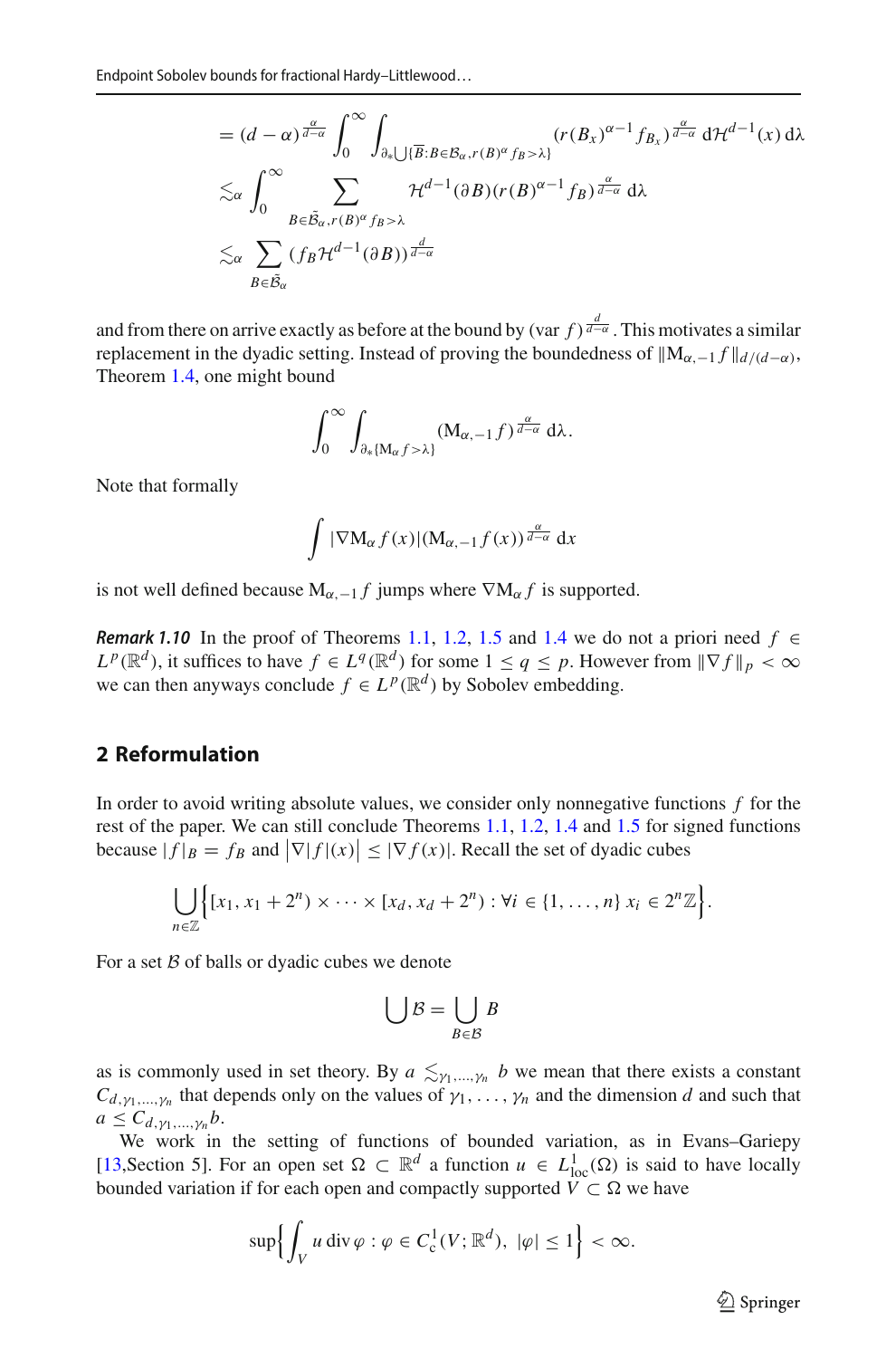Such a function comes with a measure  $\mu$  and a function  $\nu : \Omega \to \mathbb{R}^d$  that has  $|\nu| = 1$   $\mu$ -a.e. such that for all  $\varphi \in C^1_c(\Omega; \mathbb{R}^d)$  we have

$$
\int u \operatorname{div} \varphi = \int \varphi v \, \mathrm{d}\mu.
$$

We denote  $\nabla u = -v\mu$  and define the variation of *u* by

$$
\operatorname{var}_{\Omega} u = \mu(\Omega) = \|\nabla u\|_{L^1(\Omega)}.
$$

<span id="page-7-2"></span>If ∇*u* is a locally integrable function we call *u* weakly differentiable.

**Lemma 2.1** *Let*  $1 < p \le \infty$  *and*  $(u_n)_n$  *be a sequence of locally integrable functions with* 

$$
\sup_n \|\nabla u_n\|_p < \infty
$$

which converge to  $u$  in  $L^1_{\mathrm{loc}}(\mathbb{R}^d)$ . Then  $u$  is weakly differentiable and

$$
\|\nabla u\|_p \leq \limsup_n \|\nabla u_n\|_p.
$$

*Proof* By the weak compactness of  $L^p(\mathbb{R}^d)$  there is a subsequence, for simplicity also denoted by  $(u_n)_n$ , and a  $v \in L^p(\mathbb{R}^d)^d$  such that  $\nabla u_n \to v$  weakly in  $L^p(\mathbb{R}^d)$  and  $||v||_p \le \limsup_n ||\nabla u_n||_p$ . Let  $\varphi \in C_c^{\infty}(\mathbb{R}^d)$  and  $i \in \{1, ..., d\}$ . Then

$$
\int u \partial_i \varphi = \lim_{n \to \infty} \int u_n \partial_i \varphi = - \lim_{n \to \infty} \int \partial_i u_n \varphi = - \int v_i \varphi
$$

which means  $\nabla u = v$ .

#### <span id="page-7-0"></span>**2.1 Hardy–Littlewood maximal operator**

In this section we reduce Theorem [1.1](#page-2-0) to Theorem [1.2.](#page-3-0) Let  $1 \le p < d/\alpha$  and  $f \in L^p(\mathbb{R}^d)$ . For  $x \in \mathbb{R}^d$  consider for the uncentered maximal operator the set of balls *B* with  $x \in \overline{B}$  and  $M_{\alpha} f(x) = r(B)^{\alpha} f_B$ , and for the centered maximal operator such balls *B* which are centered in *x*. Recall that we denote by  $B_\alpha(x)$  the subset of those balls that have the largest radius.

<span id="page-7-1"></span>**Lemma 2.2** *Let*  $M_{\alpha} \in \{M_{\alpha}^c, \widetilde{M}_{\alpha}\}$  *and*  $1 \leq p < d/\alpha$ *. Let*  $f \in L^p(\mathbb{R}^d)$  *and*  $x \in \mathbb{R}^d$  *be a*<br>*Lehorene point of f. Than P. (a) is non-number Lebesgue point of f. Then*  $B_\alpha(x)$  *is nonempty.* 

*Proof* We formulate one proof that works both for the centered and uncentered fractional maximal operator. Let  $(B_n)_n$  a sequence of balls with  $x \in B_n$  and

$$
M_{\alpha} f(x) = \lim_{n \to \infty} r(B_n)^{\alpha} f_{B_n}.
$$

Assume there is a subsequence  $(n_k)_k$  with  $r(B_{n_k}) \to 0$ . Then  $f_{B_{n_k}} \to f(x)$  and thus

$$
\limsup_{k\to\infty} r(B_{n_k})^{\alpha} f_{B_{n_k}} \leq f(x) \limsup_{n\to\infty} r(B_{n_k})^{\alpha} = 0,
$$

a contradiction. Assume there is a subsequence  $(n_k)_k$  with  $r(B_{n_k}) \to \infty$ . Then

$$
\limsup_{k \to \infty} r(B_{n_k})^{\alpha} f_{B_{n_k}} \leq \limsup_{k \to \infty} r(B_{n_k})^{\alpha} \mathcal{L}(B_{n_k})^{-1} \mathcal{L}(B_{n_k})^{1-\frac{1}{p}} \left( \int_{B_{n_k}} f^p \right)^{\frac{1}{p}}
$$

$$
= \limsup_{k \to \infty} \sigma_d^{-\frac{1}{p}} r(B_{n_k})^{\alpha - \frac{d}{p}} \left( \int_{B_{n_k}} f^p \right)^{\frac{1}{p}}
$$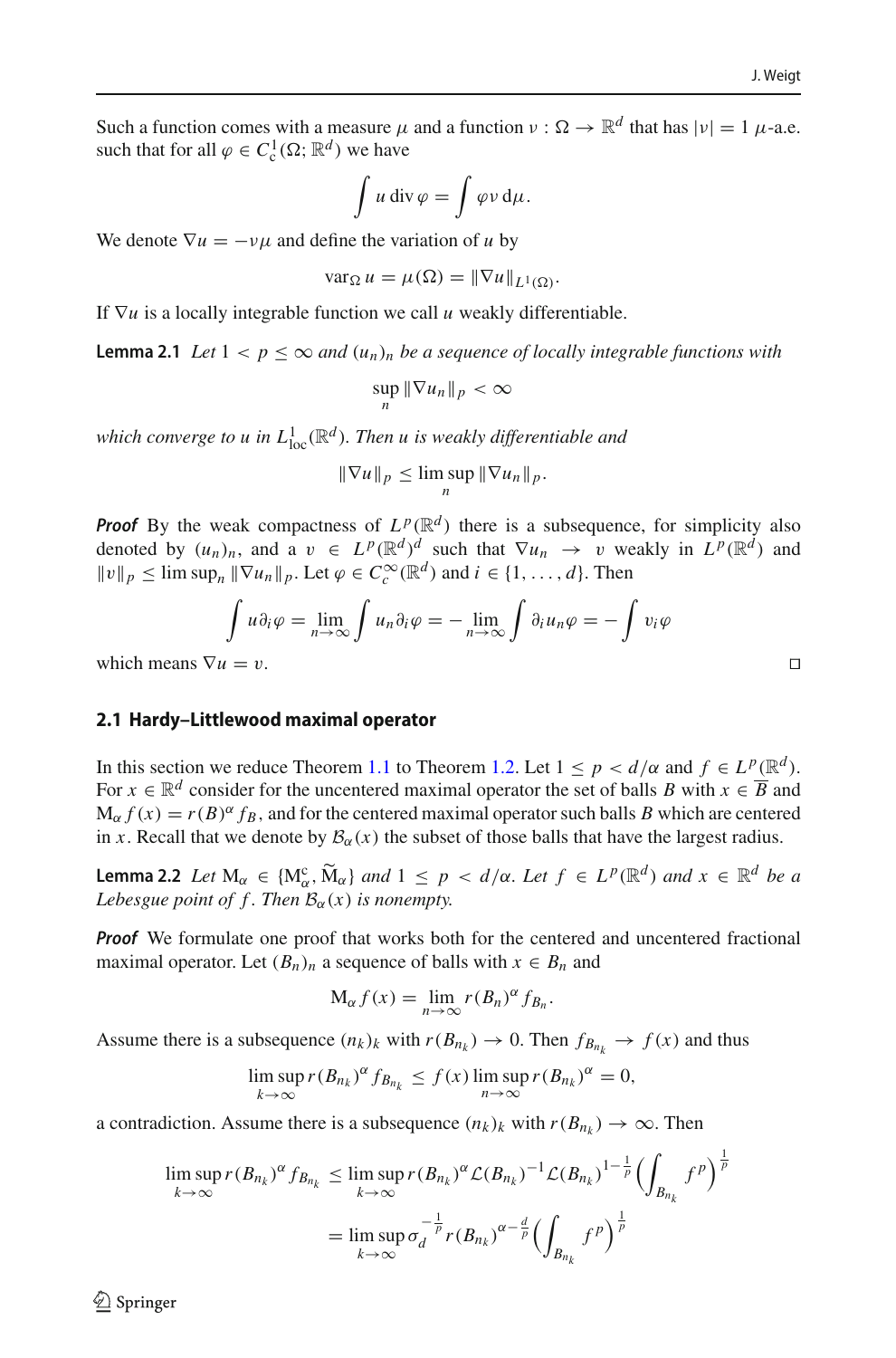$$
\leq \sigma_d^{-\frac{1}{p}} \limsup_{k \to \infty} r(B_{n_k})^{\alpha - \frac{d}{p}} \|f\|_p = 0
$$

since  $||f||_p < \infty$ , a contradiction. Hence there is a subsequence  $(n_k)_k$  such that  $r(B_{n_k})$ converges to some value  $r \in (0, \infty)$ . We can conclude that there is a ball *B* with  $x \in \overline{B}$  and  $r(B) = r$  and  $\int_{B_{n_k}} f \to \int_B f$ . So we have

$$
M_{\alpha} f(x) = \lim_{k \to \infty} r(B_{n_k})^{\alpha} f_{B_{n_k}} = r(B)^{\alpha} f_B.
$$

A similar argument shows that there exist a largest ball *B* for which  $\sup_{\overline{B}\ni x} r(B)^{\alpha} f_B$  is attained. attained.

<span id="page-8-1"></span>**Lemma 2.3** *Let*  $M_{\alpha} \in \{M_{\alpha}^{c}, \widetilde{M}_{\alpha}\}$ *. and*  $f \in L^{\infty}(\mathbb{R}^{d})$  *have bounded variation. Then*  $M_{\alpha} f$  *is locally Lineabite locally Lipschitz.*

*Proof* If  $f = 0$  then the statement is obvious, so consider  $f \neq 0$ . Let *B* be a ball. Then there is a ball  $A \supset B$  with  $f_A > 0$ . Define

$$
r_0 = 2r(A) \left(\frac{f_A}{2^d \|f\|_{\infty}}\right)^{1/\alpha}
$$

and let  $x \in B$ . Then  $A \subset B(x, 2r(A))$  so that for  $r < r_0$  we have

$$
r^{\alpha} f_{B(x,r)} < (2r(A))^{\alpha} \frac{f_A}{2^d \|f\|_{\infty}} \|f\|_{\infty} \le (2r(A))^{\alpha} f_{B(x,2r(A))}.
$$

That means that on *B* the maximal function  $M_{\alpha} f$  is the supremum over all functions  $\sigma_d^{-1} r^{\alpha-d} f * 1_{B(z,r)}$  with  $r \ge r_0$  and  $z$  such that  $0 \in B(z,r)$  for the uncentered operator and  $z = 0$  for the centered. Those convolutions are weakly differentiable with

$$
\nabla(r^{\alpha-d}f * 1_{B(z,r)}) = r^{\alpha-d}(\nabla f) * 1_{B(z,r)}
$$

so that

$$
|\nabla(r^{\alpha-d}f * 1_{B(z,r)})| \le r^{\alpha-d} \text{ var } f \le r_0^{\alpha-d} \text{ var } f.
$$

Thus on *B* the maximal function  $M_{\alpha} f$  is a supremum of functions with Lipschitz constant  $\sigma_d^{-1} r_0^{\alpha-d}$  var *f* and hence itself Lipschitz with the same constant.

<span id="page-8-0"></span>The following has essentially already been observed in [\[17](#page-20-15), [20](#page-20-12), [23](#page-20-7), [25\]](#page-20-13).

**Lemma 2.4** *Let*  $M_{\alpha} \in \{M_{\alpha}^c, \widetilde{M}_{\alpha}\}\$  *and let*  $M_{\alpha}f$  *be differentiable in x. Then for every B*  $\in$   $R$  (a) we have  $B<sub>α</sub>(x)$  *we have* 

$$
|\nabla M_{\alpha} f(x)| \leq (d - \alpha) r(B)^{\alpha - 1} f_B.
$$

*In the uncentered case if*  $x \in B$  *we have*  $\nabla \widetilde{M}_{\alpha} f(x) = 0$ .

*Proof* Let  $B(z, r) \in B<sub>\alpha</sub>(x)$  and let *e* be a unit vector. Note that for the centered maximal operator we have  $z = x$ . Then for all  $h > 0$  we have  $x + he \in B(z, r + h)$ . Thus

$$
|\nabla M_{\alpha} f(x)| = \sup_{e} \lim_{h \to 0} \frac{M_{\alpha} f(x) - M_{\alpha} f(x + he)}{h}
$$
  

$$
\leq \frac{1}{\sigma_d} \lim_{h \to 0} \frac{1}{h} (r^{\alpha - d} \int_{B(z,r)} f - (r+h)^{\alpha - d} \int_{B(z+eh,r+h)} f)
$$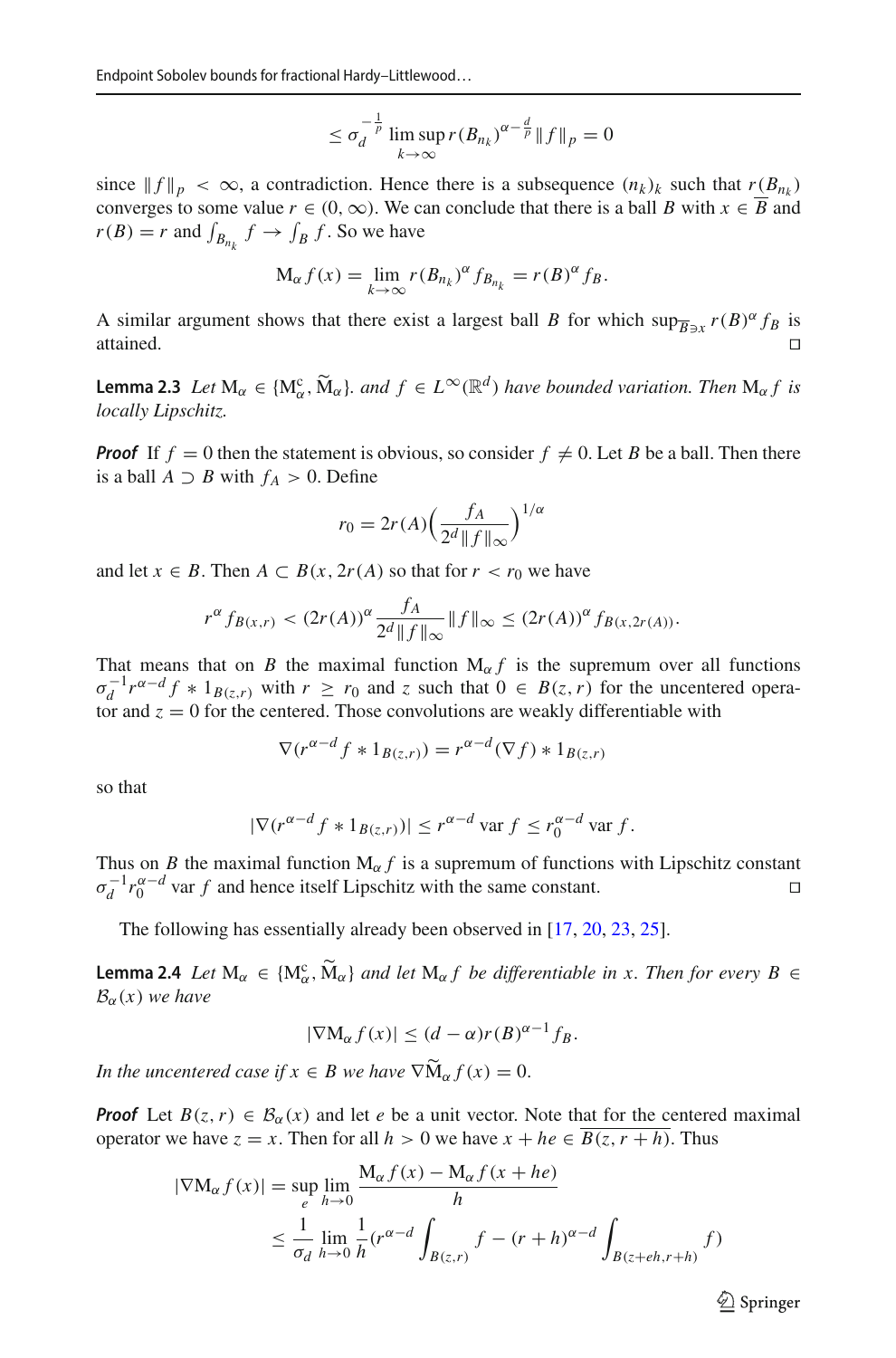$$
\leq \frac{1}{\sigma_d} \lim_{h \to 0} \frac{1}{h} (r^{\alpha - d} \int_{B(z,r)} f - (r+h)^{\alpha - d} \int_{B(z,r)} f)
$$
  
= 
$$
\frac{1}{\sigma_d} \lim_{h \to 0} \frac{1}{h} (r^{\alpha - d} - (r+h)^{\alpha - d}) \int_{B(z,r)} f
$$
  
= 
$$
\frac{1}{\sigma_d} (d - \alpha) r^{\alpha - d - 1} \int_{B(z,r)} f.
$$

If *x* ∈ *B*(*z*, *r*) then since for all *y* ∈ *B*(*z*, *r*) we have M<sub>α</sub> *f*(*y*) ≥ M<sub>α</sub> *f*(*x*) we get ∇M<sub>α</sub> *f*(*x*) = 0.  $\Box$ 

Now we reduce Theorem [1.1](#page-2-0) to Theorem [1.2.](#page-3-0) We prove Theorem [1.2](#page-3-0) in Sect. [4.](#page-16-0)

*Proof of Theorem [1.1](#page-2-0)* For each  $n \in \mathbb{N}$  define a cutoff function  $\varphi_n$  by

$$
\varphi_n(x) = \begin{cases} 1, & 0 \le |x| \le 2^n, \\ 2 - 2^{-n} |x|, & 2^n \le |x| \le 2^{n+1}, \\ 0, & 2^{n+1} \le |x| < \infty. \end{cases}
$$

Then  $|\nabla \varphi_n(x)| = 2^{-n} 1_{2^n \le |x| \le 2^{n+1}}$  and thus

<span id="page-9-1"></span>
$$
||f\nabla\varphi_n||_p = 2^{-n}||f||_{L^p(B(0,2^{n+1})\setminus B(0,2^n))} \to 0
$$
\n(2.1)

for  $n \to \infty$ . Denote  $f_n(x) = \min\{f(x), n\} \cdot \varphi_n(x)$ . Then by formula [\(2.1\)](#page-9-1) we have

<span id="page-9-2"></span>
$$
\lim_{n \to \infty} \|\nabla f_n\|_p = \lim_{n \to \infty} \|\nabla f_n - \min\{f, n\} \nabla \varphi_n\|_p = \lim_{n \to \infty} \|\varphi_n \nabla \min\{f, n\}\|_p = \|\nabla f\|_p.
$$
\n(2.2)

Since  $1 \leq p < d/\alpha$  and  $f \in L^p(\mathbb{R}^d)$  we have  $M_\alpha f \in L^{(p^{-1}-\alpha/d)^{-1},\infty}(\mathbb{R}^d) \subset L^1_{loc}(\mathbb{R}^d)$ . Then since  $M_{\alpha} f_n \to M_{\alpha} f$  pointwise from below,  $M_{\alpha} f_n$  converges to  $M_{\alpha} f$  in  $L^1_{loc}(\mathbb{R}^d)$ . So from Lemma [2.1](#page-7-2) it follows that

$$
\|\nabla \mathbf{M}_{\alpha} f\|_{(p^{-1}-\alpha/d)^{-1}} \leq \limsup_{n \to \infty} \|\nabla \mathbf{M}_{\alpha} f_n\|_{(p^{-1}-\alpha/d)^{-1}}.
$$

By Lemma [2.3](#page-8-1) we have that  $M_\alpha f_n$  is weakly differentiable and differentiable almost everywhere, so that by Lemmas [2.2,](#page-7-1) [2.4](#page-8-0) and Theorem [1.2](#page-3-0) we have

$$
\int |\nabla M_{\alpha} f_n|^{(p^{-1}-\alpha/d)^{-1}} \le (d-\alpha) \|M_{\alpha} f_n/r(B_x)\|_{(p^{-1}-\alpha/d)^{-1}}
$$
  
\n
$$
\le (d-\alpha) \|M_{\alpha,-1} f_n\|_{(p^{-1}-\alpha/d)^{-1}}
$$
  
\n
$$
\lesssim_{\alpha} \|\nabla f_n\|_p,
$$

which by formula [\(2.2\)](#page-9-2) converges to  $\|\nabla f\|_p$ , for  $n \to \infty$ . For the endpoint  $p = d/\alpha$  the proof works the same proof works the same.

#### <span id="page-9-0"></span>**2.2 Dyadic maximal operator**

In this section we reduce Theorem [1.4](#page-3-1) to Theorem [1.5.](#page-4-0) Let  $1 \leq p < d/\alpha$  and  $f \in L^p(\mathbb{R}^d)$ . Recall that we denote by  $\mathcal{Q}_{\alpha}$  the set of all dyadic cubes  $Q$  such that for every dyadic cube ball  $P \supsetneq Q$  we have  $I(P)^{\alpha} f_P < I(Q)^{\alpha} f_Q$ . For  $x \in \mathbb{R}^d$ , we denote by  $Q_{\alpha}(x)$  the set of dyadic cubes *Q* with  $x \in \overline{Q}$  and

$$
M_{\alpha}^{d} f(x) = l(Q)^{\alpha} f_{Q}.
$$

<span id="page-9-3"></span> $\mathcal{L}$  Springer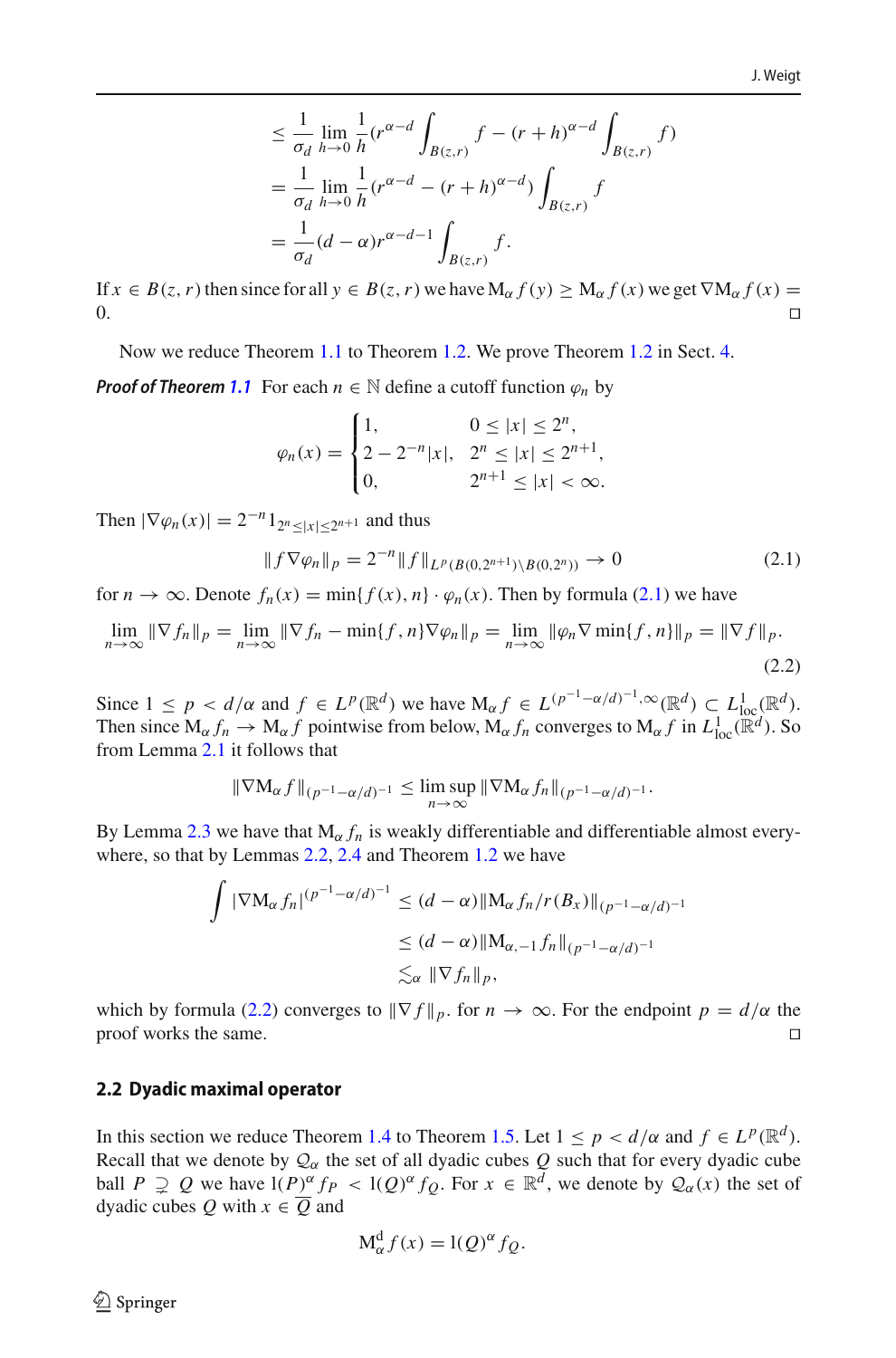**Lemma 2.5** *Let*  $1 \leq p < d/\alpha$  *and*  $f \in L^p(\mathbb{R}^d)$  *and*  $x \in \mathbb{R}^d$  *be a Lebesgue point of* f. *Then*  $Q_{\alpha}(x)$  *contains a dyadic cube*  $Q_{x}$  *with* 

$$
l(Q_x) = \sup_{Q \in \mathcal{Q}_{\alpha}(x)} l(Q)
$$

*and that cube also belongs to*  $Q_{\alpha}$ *.* 

*Proof* Let  $(Q_n)_n$  be a sequence of cubes with  $I(Q_n) \to \infty$ . Then

$$
\limsup_{n \to \infty} I(Q_n)^{\alpha} f_{Q_n} \le \limsup_{n \to \infty} I(Q_n)^{\alpha - d} \mathcal{L}(Q_n)^{1 - \frac{1}{p}} \left( \int_{Q_n} f^p \right)^{\frac{1}{p}}
$$
  
\n
$$
= \limsup_{n \to \infty} I(Q_n)^{\alpha - d + d - \frac{d}{p}} \left( \int_{Q_n} f^p \right)^{\frac{1}{p}}
$$
  
\n
$$
= \limsup_{n \to \infty} I(Q_n)^{\alpha - \frac{d}{p}} \left( \int_{Q_n} f^p \right)^{\frac{1}{p}}
$$
  
\n
$$
\le \limsup_{n \to \infty} I(Q_n)^{\alpha - \frac{d}{p}} \|f\|_p = 0.
$$

Let  $(Q_n)_n$  be a sequence of cubes with  $I(Q_n) \to 0$ . Then since  $f_{Q_n} \to f(x)$  and  $I(Q_n)^\alpha \to 0$ , we have  $I(Q_n)^{\alpha} f_Q \to 0$ . Thus since for each *k* there are at most  $2^d$  many cubes Q with  $l(Q) = 2<sup>k</sup>$  and whose closure contains *x*, the supremum has to be attained for a finite set of cubes from which we can select the largest. cubes from which we can select the largest.

Now we reduce Theorem [1.4](#page-3-1) to Theorem [1.5.](#page-4-0) We prove Theorem [1.5](#page-4-0) in Sect. [3.](#page-11-0)

*Proof of Theorem [1.4](#page-3-1)* By Lemma [2.5,](#page-9-3)  $M_{\alpha,\beta}^{d} f$  is defined almost everywhere. We have

$$
\int (M_{\alpha,\beta}^{d} f(x))^{(p^{-1} - (1 + \alpha + \beta)/d)^{-1}} dx \leq \int \sum_{Q \in \mathcal{Q}_{\alpha}} 1_Q(x) (I(Q)^{\alpha + \beta} f_Q)^{(p^{-1} - (1 + \alpha + \beta)/d)^{-1}} dx
$$
  
\n
$$
= \sum_{Q \in \mathcal{Q}_{\alpha}} \mathcal{L}(Q) (I(Q)^{\alpha + \beta} f_Q)^{(p^{-1} - (1 + \alpha + \beta)/d)^{-1}}
$$
  
\n
$$
= \sum_{Q \in \mathcal{Q}_{\alpha}} (I(Q)^{d/p - 1} f_Q)^{(p^{-1} - (1 + \alpha + \beta)/d)^{-1}}
$$
  
\n
$$
\leq \left( \sum_{Q \in \mathcal{Q}_{\alpha}} (I(Q)^{d/p - 1} f_Q)^p \right)^{(1 - p(1 + \alpha + \beta)/d)^{-1}}
$$
  
\n
$$
\lesssim_{\alpha} \|\nabla f\|_{p}^{(p^{-1} - (1 + \alpha + \beta)/d)^{-1}},
$$

where the last step follows from Theorem [1.5.](#page-4-0) In the endpoint case we have by Theorem [1.5](#page-4-0)

$$
\begin{aligned} \|\mathbf{M}^{\mathrm{d}}_{\alpha,\beta}f\|_{\infty} &= \sup_{Q \in \mathcal{Q}_{\alpha}} \mathbf{I}(Q)^{\alpha+\beta} f_Q \\ &= \sup_{Q \in \mathcal{Q}_{\alpha}} \mathbf{I}(Q)^{\frac{d}{p}-1} f_Q \le \left(\sum_{Q \in \mathcal{Q}_{\alpha}} (\mathbf{I}(Q)^{\frac{d}{p}-1} f_Q)^p\right)^{\frac{1}{p}} \lesssim_p \|\nabla f\|_p. \end{aligned}
$$

### <sup>2</sup> Springer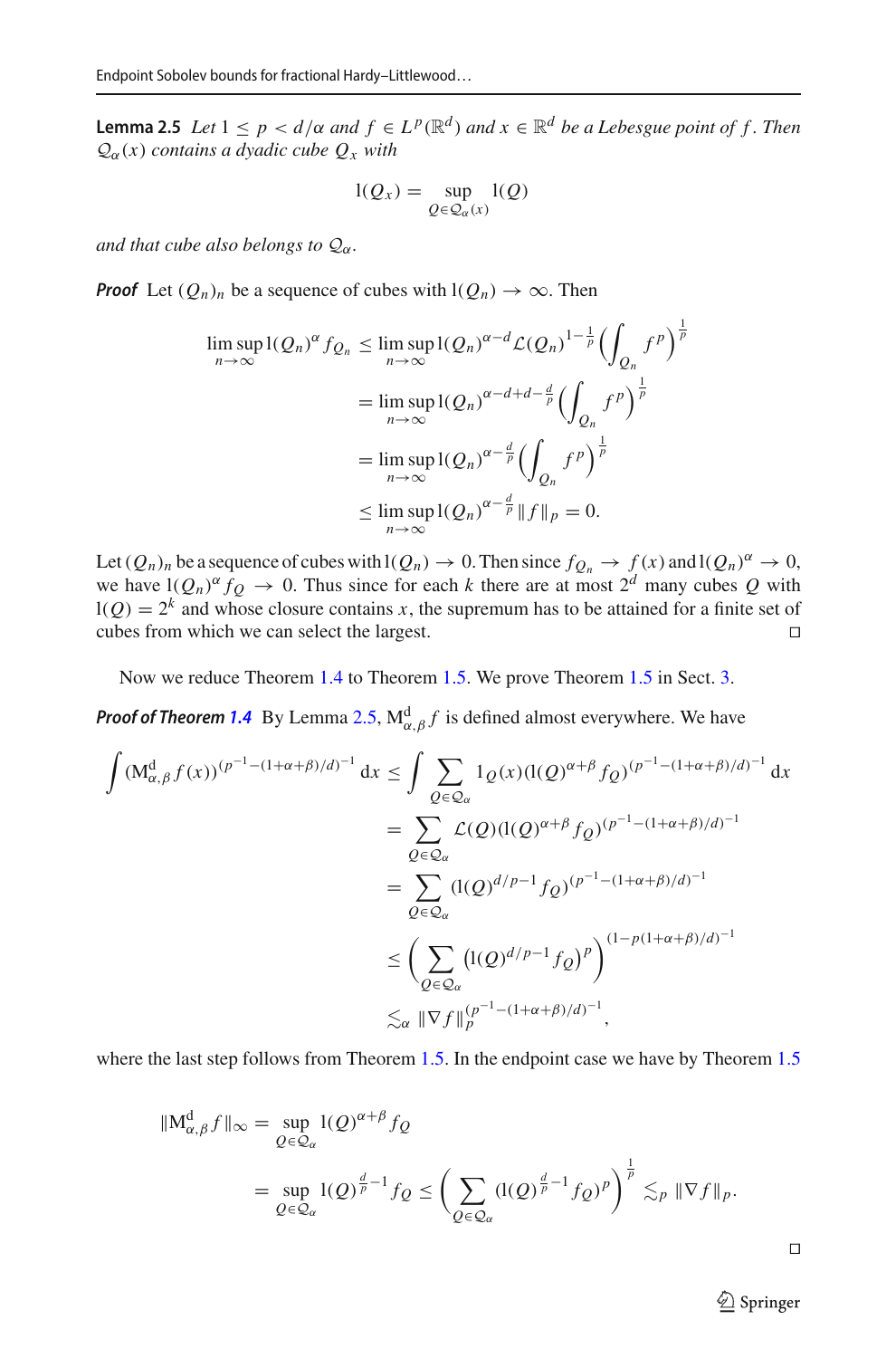#### <span id="page-11-0"></span>**3 Dyadic maximal operator**

In this section we prove Theorem [1.5.](#page-4-0) For a measurable set  $E \subset \mathbb{R}^d$  we define the measure theoretic boundary by

$$
\partial_* E = \left\{ x : \limsup_{r \to 0} \frac{\mathcal{L}(B(x,r) \setminus E)}{r^d} > 0, \ \limsup_{r \to 0} \frac{\mathcal{L}(B(x,r) \cap E)}{r^d} > 0 \right\}.
$$

<span id="page-11-6"></span>We denote the topological boundary by ∂*E*. As in [\[29,](#page-20-11) [30](#page-20-5)], our approach to the variation is the coarea formula rather then the definition of the variation, see for example [\[13,](#page-19-12)Theorem 5.9].

**Lemma 3.1** *Let*  $f \in L^1_{loc}(\mathbb{R}^d)$  *with locally bounded variation and*  $U \subset \mathbb{R}^d$ *. Then* 

$$
\text{var}_U f = \int_{\mathbb{R}} \mathcal{H}^{d-1}(\partial_* \{f > \lambda\} \cap U) \, \mathrm{d}\lambda.
$$

<span id="page-11-4"></span>**Lemma 3.2** *Let*  $f \in L^1_{loc}(\mathbb{R}^d)$  *be weakly differentiable and*  $U \subset \mathbb{R}^d$  *and*  $\lambda_0 < \lambda_1$ *. Then* 

$$
\int_{\{x\in U:\lambda_0
$$

<span id="page-11-3"></span>Recall also the relative isoperimetric inequality for cubes.

**Lemma 3.3** *Let Q be a cube and E be a measurable set. Then*

$$
\min\{\mathcal{L}(Q \cap E), \mathcal{L}(Q \backslash E)\}^{d-1} \lesssim \mathcal{H}^{d-1}(\partial_* E \cap Q)^d.
$$

We will use a result from the case  $\alpha = 0$ . For a subset  $\mathcal{Q} \subset \mathcal{Q}_0$  and  $\mathcal{Q} \in \mathcal{Q}_0$ , we denote

$$
\lambda_Q^Q = \min\bigg\{\max\bigg\{\inf\{\lambda : \mathcal{L}(\{f > \lambda\} \cap Q) < 2^{-d-2}\mathcal{L}(Q)\}, \sup\{fp : P \in \mathcal{Q}, P \supsetneq Q\}\bigg\}, f_Q\bigg\}.
$$

<span id="page-11-2"></span>**Proposition 3.4** *Let*  $1 \leq p < \infty$  *and*  $f \in L^1_{loc}(\mathbb{R}^d)$  *and*  $|\nabla f| \in L^p(\mathbb{R}^d)$ *. Then for every set Q* ⊂ *Q*<sup>0</sup> *we have*

$$
\sum_{Q\in\mathcal{Q}}(\mathbf{l}(Q)^{\frac{d}{p}-1}(f_{Q}-\lambda_{Q}^{\mathcal{Q}}))^{p}\lesssim_{p} \|\nabla f\|_{p}^{p}.
$$

*For*  $p = 1$  *it also holds with*  $\|\nabla f\|_1$  *replaced by* var *f*.

<span id="page-11-1"></span>*Remark 3.5* We have that  $\alpha < \beta$  implies  $\mathcal{Q}_{\beta} \subset \mathcal{Q}_{\alpha}$ . This is because for  $l(Q) < l(P)$ ,  $l(Q)^{\alpha} f_Q > l(P)^{\alpha} f_P$  becomes a stronger estimate the larger  $\alpha$  becomes.

By Remark [3.5](#page-11-1) we can apply Proposition [3.4](#page-11-2) to  $Q = Q_\alpha$ . For  $p = 1$  Proposition 3.4 is Proposition 2.5 in [\[29\]](#page-20-11). For the proof for all  $p \ge 1$  we follow the strategy in [29]. In particular we use the following result. For  $Q \in \mathcal{Q}_0$  we denote

$$
\bar{\lambda}_Q = \min\bigg\{\max\bigg\{\inf\{\lambda : \mathcal{L}(\{f > \lambda\} \cap Q) < \mathcal{L}(Q)/2\}, \sup\{f_P : P \in Q_0, P \supsetneq Q\}\bigg\}, f_Q\bigg\}.
$$

<span id="page-11-5"></span>**Lemma 3.6** (Corollary 3.3 in [\[29](#page-20-11)]) *Let*  $f \in L^1_{loc}(\mathbb{R}^d)$ *. Then for every*  $Q \in \mathcal{Q}_0$  *we have* 

$$
\mathcal{L}(Q)(f_Q - \lambda_Q^{\emptyset}) \le 2^{d+2} \sum_{P \in \mathcal{Q}_0, P \subsetneq Q} \int_{\bar{\lambda}_P}^{f_P} \mathcal{L}(P \cap \{f > \lambda\}) d\lambda.
$$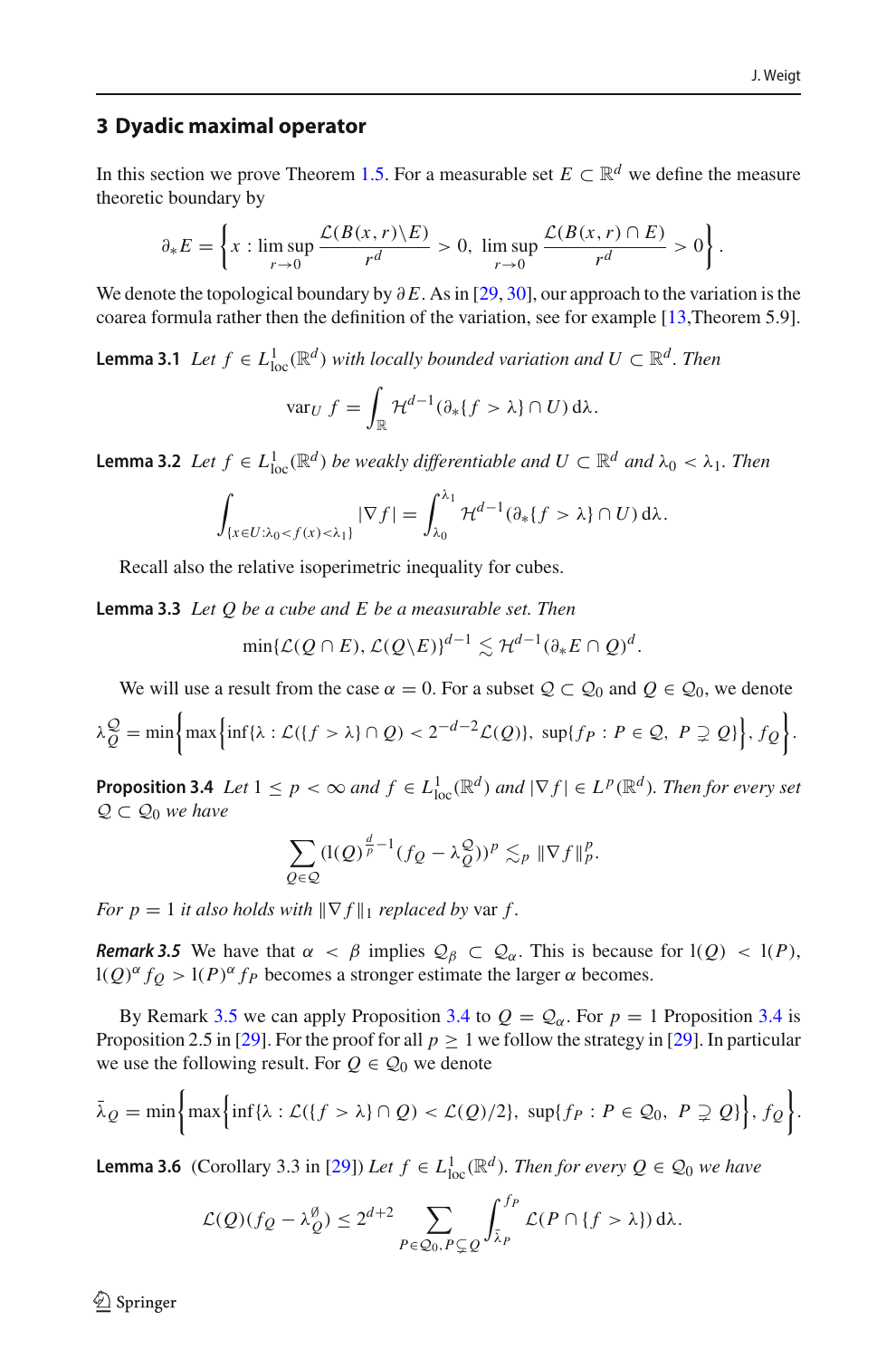Note that  $f_P > \bar{\lambda}_P$  implies  $P \in \mathcal{Q}_0$ .

*Proof of Proposition* [3.4](#page-11-2) By Lemmas [3.3,](#page-11-3) [3.2](#page-11-4) we have for each  $P \in \mathcal{Q}_0$  and  $P \subseteq Q$  that

$$
\int_{\bar{\lambda}_P}^{fp} \mathcal{L}(\lbrace f > \lambda \rbrace \cap P) d\lambda \leq l(P) \int_{\bar{\lambda}_P}^{fp} \mathcal{L}(\lbrace f > \lambda \rbrace \cap P)^{1-\frac{1}{d}} d\lambda
$$
  

$$
\lesssim l(P) \int_{\bar{\lambda}_P}^{fp} \mathcal{H}^{d-1}(\partial_* \lbrace f > \lambda \rbrace \cap P) d\lambda
$$
  

$$
= l(P) \int_{x \in P: \bar{\lambda}_P < f(x) < f_P} |\nabla f|
$$
  

$$
= l(P) \int_Q |\nabla f| \mathbf{1}_{P \times (\bar{\lambda}_P, f_P)}(x, f(x)) dx.
$$

We note that for any  $Q \in \mathcal{Q}$  we have  $\lambda_Q^{\mathcal{Q}} \geq \lambda_Q^{\mathcal{Y}}$  and use Lemma [3.6.](#page-11-5) Then we apply the above calculation, Hölder's inequality and use that  $(\bar{\lambda}_P, f_P)$  and  $(\bar{\lambda}_Q, f_Q)$  are disjoint for  $P \subsetneq Q$ ,

$$
\sum_{Q \in Q} \left( I(Q)^{\frac{d}{p}-1} (f_Q - \lambda_Q^Q) \right)^p
$$
\n
$$
\leq 2^{d+2} \sum_{Q \in Q} \left( I(Q)^{\frac{d}{p}-1-d} \sum_{P \in Q_0, P \subsetneq Q} \int_{\bar{\lambda}_P}^{f_P} \mathcal{L}(\{f > \lambda\} \cap P) d\lambda \right)^p
$$
\n
$$
\leq \sum_{Q \in Q} \left( I(Q)^{\frac{d}{p}-1-d} \int_Q |\nabla f| \sum_{P \in Q_0, P \subsetneq Q} I(P) 1_{P \times (\bar{\lambda}_P, f_P)}(x, f(x)) dx \right)^p
$$
\n
$$
\leq \sum_{Q \in Q} \left( I(Q)^{\frac{d}{p}-1-d+d(1-\frac{1}{p})} \Big[ \int_Q |\nabla f|^p \Big( \sum_{P \in Q_0, P \subsetneq Q} I(P) 1_{P \times (\bar{\lambda}_P, f_P)}(x, f(x)) \Big)^p dx \Big]^\frac{1}{p} \right)^p
$$
\n
$$
= \sum_{Q \in Q} \left( I(Q)^{-1} \Big[ \sum_{P \in Q_0, P \subsetneq Q} I(P)^p \int_{(x, f(x)) \in P \times (\bar{\lambda}_P, f_P)} |\nabla f|^p \Big]^\frac{1}{p} \right)^p
$$
\n
$$
= \sum_{Q \in Q} I(Q)^{-p} \sum_{P \in Q_0, P \subsetneq Q} I(P)^p \int_{(x, f(x)) \in P \times (\bar{\lambda}_P, f_P)} |\nabla f|^p
$$
\n
$$
= \sum_{P \in Q_0} I(P)^p \int_{x \in P : f(x) \in (\bar{\lambda}_P, f_P)} |\nabla f|^p \sum_{Q \in Q, Q \supsetneq P} I(Q)^{-p}
$$
\n
$$
\leq \frac{1}{2^p - 1} \sum_{P \in Q_0} \int_{x \in P : f(x) \in (\bar{\lambda}_P, f_P)} |\nabla f|^p
$$
\n
$$
\leq \frac{1}{2^p - 1} \int |\nabla f|^p.
$$

For  $p = 1$  with var *f* instead of  $\|\nabla f\|_1$  we do not use Lemma [3.2](#page-11-4) or Hölder's inequality, interchange the order of summation first and then apply Lemma 3.1. but interchange the order of summation first and then apply Lemma [3.1.](#page-11-6)

<span id="page-12-0"></span>For a dyadic cube *Q* denote by prt(*Q*) the dyadic parent cube of *Q*.

**Lemma 3.7** *Let*  $1 \leq p < d/\alpha$  *and*  $f \in L^p(\mathbb{R}^d)$  *and let*  $\varepsilon > 0$ *. Then there is a subset*  $\tilde{Q}_\alpha$  *of Q*<sub>α</sub> *such that for each*  $Q ∈ Q<sub>α</sub>$  *with*  $I(Q)<sup>α</sup> f<sub>Q</sub> > ε$  *there is a*  $P ∈ \tilde{Q}<sub>α</sub>$  *with*  $Q ⊂ pt(P)$  *and*  $f_Q \leq 2^d f_P$ . Furthermore for any two Q,  $P \in \tilde{Q}_\alpha$  one of the following holds.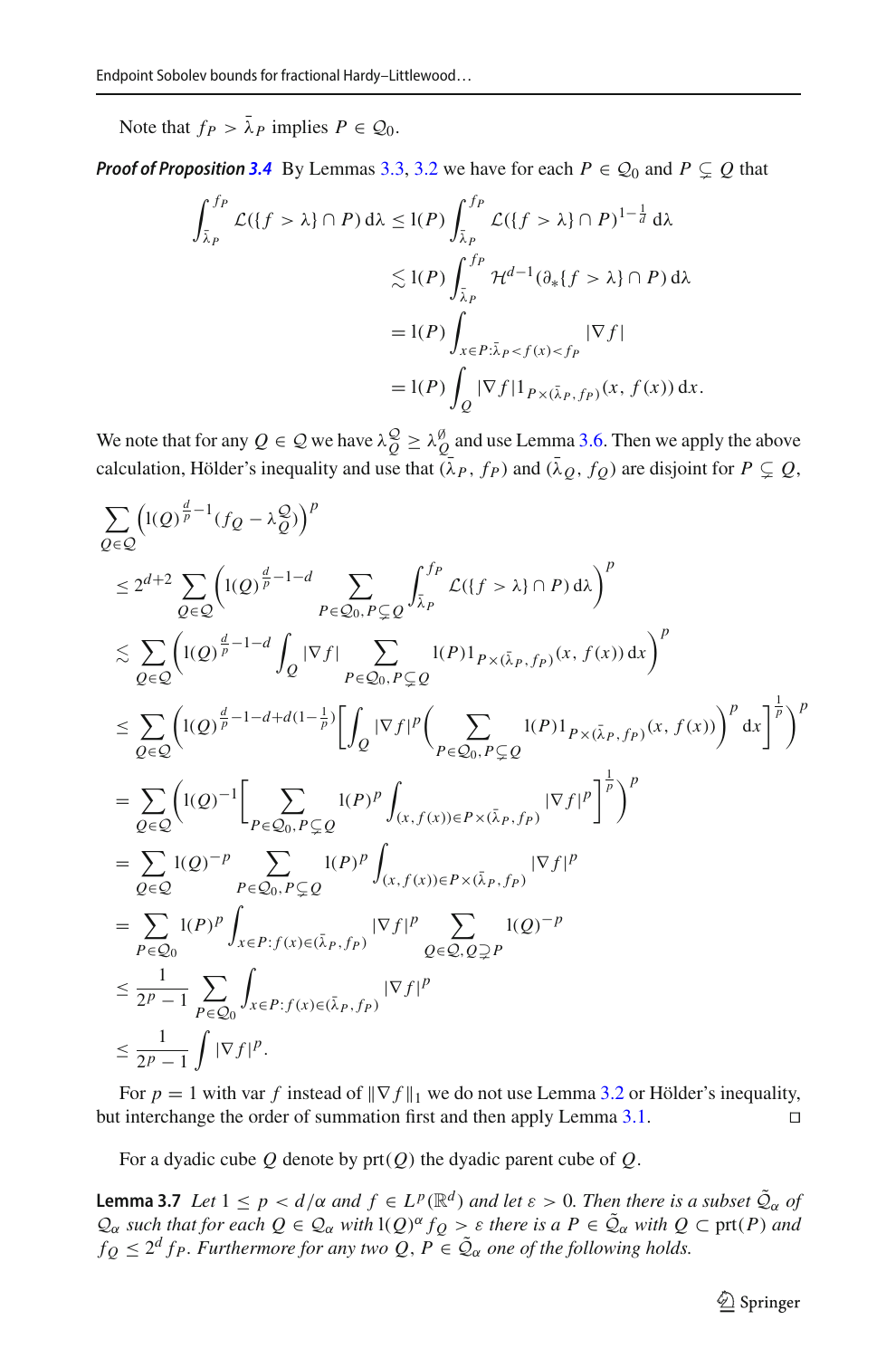(1) prt( $Q$ ) = prt( $P$ ). (2) prt(*Q*) *and* prt(*P*) *don't intersect.* (3)  $f_Q/f_P \notin (2^{-d}, 2^d)$ .

*Proof* Set  $\tilde{Q}_{\alpha}^{0}$  to be the set of maximal cubes *Q* with  $I(Q)^{\alpha} f_Q > \varepsilon$ . For any dyadic cube *Q* with  $I(Q)^{\alpha} f_Q > \varepsilon$  we have

$$
\varepsilon < \left(1(Q)^{\alpha-d}\int_Q f \leq \left(1(Q)^{\alpha-d+d-\frac{d}{p}}\left(\int_Q f^p\right)^{\frac{1}{p}} \leq \left(1(Q)^{\alpha-\frac{d}{p}}\right)\|f\|_p
$$

which implies

<span id="page-13-0"></span>
$$
l(Q) < (\|f\|_p/\varepsilon)^{(p^{-1}-\alpha/d)^{-1}}.\tag{3.1}
$$

Hence

$$
\bigcup \tilde{\mathcal{Q}}_{\alpha}^{0} = \bigcup \{ Q \in \mathcal{Q}_{\alpha} : l(Q)^{\alpha} f_{Q} > \varepsilon \}.
$$

Assume we have already defined  $\tilde{Q}^n_\alpha$ . Then define  $\tilde{Q}^{n+1}_\alpha$  to be the set of maximal cubes  $Q \in \mathcal{Q}_{\alpha}$  with

<span id="page-13-1"></span>
$$
f_Q > 2^d \sup_{P \in \tilde{\mathcal{Q}}_a^n : Q \subset \text{prt}(P)} f_P.
$$
 (3.2)

Set  $\tilde{\mathcal{Q}}_{\alpha} = \tilde{\mathcal{Q}}_{\alpha}^0 \cup \tilde{\mathcal{Q}}_{\alpha}^1 \cup \dots$ 

Assume there is a cube *Q* with  $I(Q)^{\alpha} f_Q > \varepsilon$  such that for all  $P \in \tilde{Q}_\alpha$  with  $Q \subset \text{prt}(P)$ we have  $f_Q > 2^d f_P$ . Then by formula [\(3.1\)](#page-13-0) there is a maximal such cube Q. Furthermore there is a smallest  $P \in \tilde{Q}_\alpha$  with  $Q \subset \text{prt}(P)$  and an *n* with  $P \in \tilde{Q}_\alpha^n$ . But then  $Q$  is a maximal cube that satisfies formula [\(3.2\)](#page-13-1), which implies  $Q \in \tilde{\mathcal{Q}}_{\alpha}^{n+1}$ , a contradiction.

If for  $Q, P \in \tilde{Q}_\alpha$  neither (1) nor (2) holds, then after renaming we have prt( $Q$ )  $\subsetneq$  prt( $P$ ). Then *P* has been added to  $\tilde{Q}_\alpha$  before *Q*, and since  $Q \subset \text{prt}(P)$  this means  $f_Q > 2^d f_P$ .  $\Box$ 

<span id="page-13-2"></span>**Lemma 3.8** *Let*  $1 \leq p < \infty$  *and*  $f \in W^{1,p}(\mathbb{R}^d)$  *and let*  $\varepsilon > 0$ *. Let*  $\mathcal{Q} \subset \mathcal{Q}_0$  *be a set of dyadic cubes such that*

- (1) *for each*  $Q \in \mathcal{Q}$  *there is an ancestor cube*  $p(Q) \supsetneq Q$  *with*  $1(p(Q)) \leq 1(Q)/\varepsilon$  *and*  $f_Q > 2^{\varepsilon} f_{p(Q)},$
- (2) and for any two distinct Q,  $P \in \mathcal{Q}$  such that  $p(Q)$  and  $p(P)$  intersect we have  $f_Q/f_P \notin$  $(2^{-\varepsilon}, 2^{\varepsilon})$ .

*Then*

$$
\left(\sum_{Q\in\mathcal{Q}}(\mathrm{l}(Q)^{\frac{d}{p}-1}f_Q)^p\right)^{\frac{1}{p}}\lesssim_{\varepsilon}\|\nabla f\|_p.
$$

*The endpoint*  $p = \infty$  *holds as well.* 

*Proof* We divide into two types of cubes and deal with them separately. Denote

$$
Q_{-} = \{ Q \in \mathcal{Q} : \mathcal{L}(\{ f > 2^{-\varepsilon/3} f_Q \} \cap Q) < 2^{-d-2} \mathcal{L}(Q) \},
$$
  

$$
Q_{+} = \{ Q \in \mathcal{Q} : \mathcal{L}(\{ f > 2^{-\varepsilon/3} f_Q \} \cap Q) \ge 2^{-d-2} \mathcal{L}(Q) \}.
$$

Let  $Q \in \mathcal{Q}_-$  and recall  $\lambda_Q^{\mathcal{Q}}$  from Proposition [3.4.](#page-11-2) Then since

$$
\sup\{\lambda : \mathcal{L}(\{f > \lambda\} \cap Q) < 2^{-d-2}\mathcal{L}(Q)\} \le 2^{-\varepsilon/3}f_Q,
$$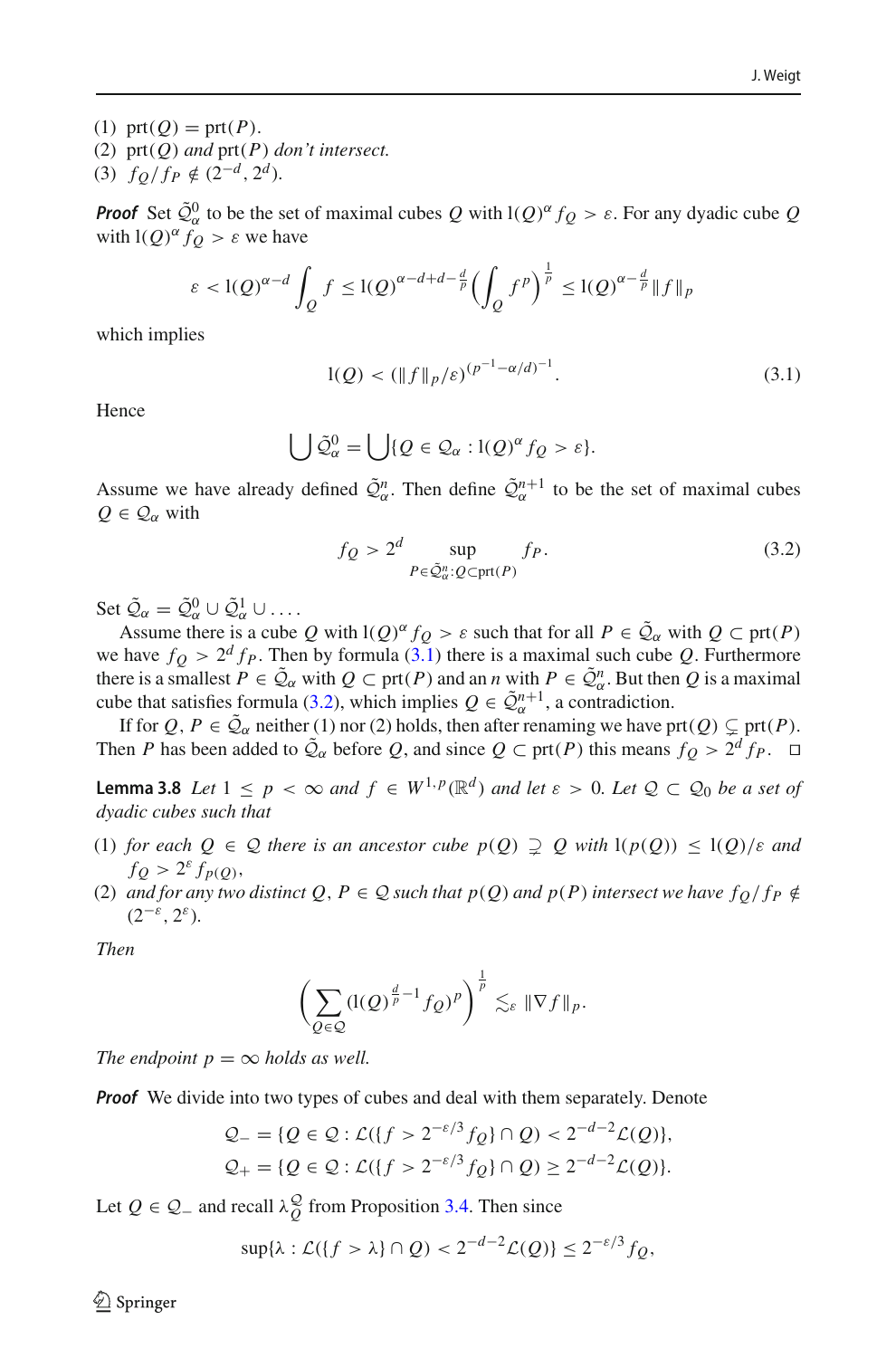$$
\sup\{f_P: P \in \mathcal{Q}, P \supsetneq Q\} \le 2^{-\varepsilon} f_Q
$$

we have

$$
f_Q - \lambda_Q^Q \ge (1 - 2^{-\varepsilon/3}) f_Q.
$$

Since  $\mathcal{Q} \subset \mathcal{Q}_0$  we conclude from Proposition [3.4](#page-11-2)

$$
\sum_{Q\in\mathcal{Q}_-} \left( l(Q)^{\frac{d}{p}-1} f_Q \right)^p \le (1-2^{-\varepsilon/3})^{-p} \sum_{Q\in\mathcal{Q}_-} \left( l(Q)^{\frac{d}{p}-1} (f_Q - \lambda_Q^{\mathcal{Q}}) \right)^p \lesssim_{\varepsilon,p} \|\nabla f\|_p^p.
$$

Let  $Q \in \mathcal{Q}_+$  and  $\lambda > 2^{-2\varepsilon/3} f_Q$ . Since by (1) we have  $2^{\varepsilon/3} f_{p(Q)} < 2^{-2\varepsilon/3} f_Q$ , we obtain from Chebyshev's inequality

<span id="page-14-0"></span>
$$
\mathcal{L}(p(Q) \cap \{f > \lambda\}) \le 2^{-\varepsilon/3} \mathcal{L}(p(Q)).\tag{3.3}
$$

Since  $Q \in \mathcal{Q}_+$ , for  $\lambda < 2^{-\varepsilon/3} f_Q$  we have

<span id="page-14-1"></span>
$$
2^{-d-2}\varepsilon^d \mathcal{L}(p(Q)) \le 2^{-d-2}\mathcal{L}(Q) \le \mathcal{L}(Q \cap \{f > \lambda\}) \le \mathcal{L}(p(Q) \cap \{f > \lambda\}).\tag{3.4}
$$

So for all  $2^{-2\varepsilon/3} f_Q \le \lambda \le 2^{-\varepsilon/3} f_Q$  we can conclude by the isoperimetric inequality Lemma  $3.3$  and formulas  $(3.3)$  and  $(3.4)$  that

$$
\mathcal{H}^{d-1}(\partial_*\{f > \lambda\} \cap p(Q))^d \gtrsim \min\{\mathcal{L}(p(Q) \cap \{f > \lambda\}), \mathcal{L}(p(Q)\setminus\{f > \lambda\})\}^{d-1}
$$
  
 
$$
\geq (\mathcal{L}(p(Q)) \min\{\varepsilon^d 2^{-d-2}, 1 - 2^{-\varepsilon/3}\})^{d-1}
$$
  
 
$$
\gtrsim_{\varepsilon} \mathcal{L}(p(Q))^{d-1}.
$$

Thus for each  $Q \in \mathcal{Q}_+$  by Lemma [3.2](#page-11-4) and Hölder's inequality we have

$$
\int_{2^{-2\varepsilon/3}}^{2^{-\varepsilon/3}f_Q} 1(p(Q))^{d-1} d\lambda \lesssim_{\varepsilon} \int_{2^{-2\varepsilon/3}f_Q}^{2^{-\varepsilon/3}f_Q} \mathcal{H}^{d-1}(\partial_*\{f > \lambda\} \cap p(Q)) d\lambda
$$
  
= 
$$
\int_{x \in p(Q): f(x) \in (2^{-2\varepsilon/3}, 2^{-\varepsilon/3})f_Q} |\nabla f|
$$
  

$$
\leq 1(p(Q))^{d-\frac{d}{p}} \left( \int_{x \in p(Q): f(x) \in (2^{-2\varepsilon/3}, 2^{-\varepsilon/3})f_Q} |\nabla f|^p \right)^{\frac{1}{p}}.
$$

Now we use (2) and conclude

$$
\sum_{Q \in \mathcal{Q}_+} \left( l(Q)^{\frac{d}{p}-1} f_Q \right)^p \lesssim_{\varepsilon, p} \sum_{Q \in \mathcal{Q}_+} \left( l(p(Q))^{\frac{d}{p}-1} f_{p(Q)} \right)^p
$$
  

$$
\lesssim_{\varepsilon, p} \sum_{Q \in \mathcal{Q}_+} \left( l(p(Q))^{\frac{d}{p}-d} \int_{2^{-2\varepsilon/3} f_Q}^{2^{-\varepsilon/3} f_Q} l(p(Q))^{d-1} d\lambda \right)^p
$$
  

$$
\lesssim_{\varepsilon, p} \sum_{Q \in \mathcal{Q}_+} \int_{x \in p(Q): f(x) \in (2^{-2\varepsilon/3}, 2^{-\varepsilon/3}) f_Q} |\nabla f|^p
$$
  

$$
\leq \int |\nabla f|^p.
$$

For  $p = 1$  with var f instead of  $\|\nabla f\|_1$  we use Lemma [3.1](#page-11-6) instead of Lemma [3.2](#page-11-4) and Hölder's inequality. For  $p = \infty$  let  $Q \in \mathcal{Q}$ . Then by the Sobolev-Poincaré inequality we

<sup>2</sup> Springer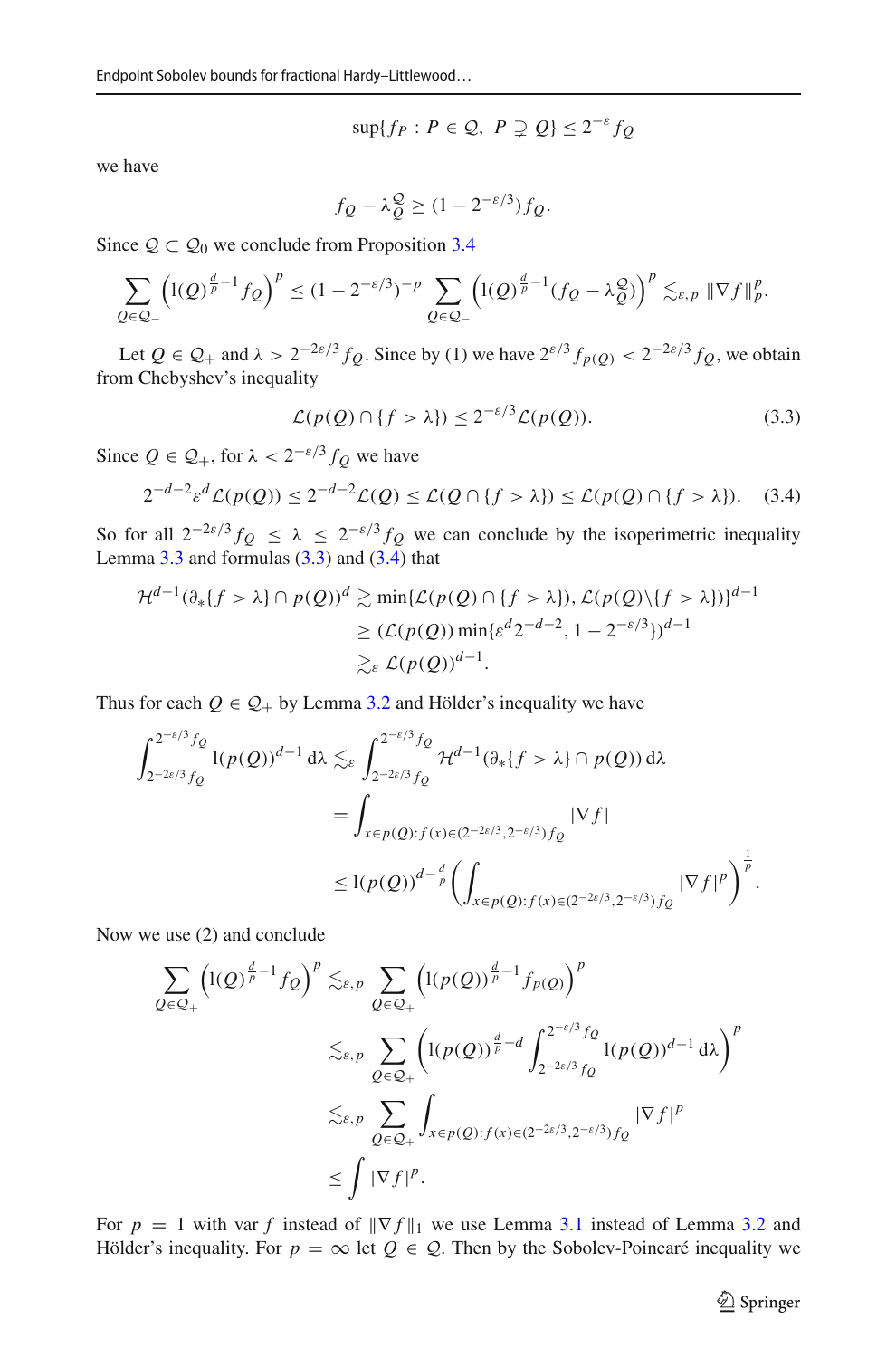$\Box$ 

have

$$
\|\nabla f\|_{\infty} \ge \|\nabla f\|_{L^{\infty}(p(Q))} \gtrsim 1(p(Q))^{-d-1} \int_{p(Q)} |f - f_{p(Q)}|
$$
  

$$
\ge 1(Q)^{-d-1} \varepsilon^{d+1} \int_{Q} |f - f_{p(Q)}|
$$
  

$$
\ge 1(Q)^{-d-1} \varepsilon^{d+1} \int_{Q} f - f_{p(Q)}
$$
  

$$
= 1(Q)^{-1} \varepsilon^{d+1} (f_{Q} - f_{p(Q)})
$$
  

$$
\ge 1(Q)^{-1} \varepsilon^{d+1} (1 - 2^{-\varepsilon}) f_{Q}.
$$

*Proof of Theorem* [1.5](#page-4-0) Let  $\varepsilon > 0$  and  $\tilde{Q}_{\alpha}$  be the set of cubes from Lemma [3.7.](#page-12-0) Let  $Q \in \mathcal{Q}_{\alpha}$ . Then there is a  $P \in \tilde{Q}_\alpha$  with  $Q \subset \text{prt}(P)$  and  $f_Q \leq 2^d f_P$ . Then  $f_Q \leq 4^d f_{\text{prt}(P)}$ . Thus since  $l(Q)^{\alpha} f_Q > l(\text{prt}(P))^{\alpha} f_{\text{prt}(P)}$  we have  $l(Q) > 4^{-d/\alpha} l(\text{prt}(P))$ . Thus for each *P* there are at most  $c_{\alpha}$  many  $Q \in \mathcal{Q}_{\alpha}$  with  $Q \subset \text{prt}(P)$  and  $f_Q \leq 2^d f_P$ . We conclude

$$
\sum_{Q \in \mathcal{Q}_{\alpha}, I(Q)^{\alpha} f_Q > \varepsilon} \left( I(Q)^{\frac{d}{p}-1} f_Q \right)^p \le \sum_{P \in \tilde{\mathcal{Q}}_{\alpha}} \sum_{Q \in \mathcal{Q}_{\alpha}, Q \subset \text{prt}(P), f_Q \le 2^d f_P} \left( I(Q)^{\frac{d}{p}-1} f_Q \right)^p
$$
  

$$
\lesssim_{\alpha, p} c_{\alpha} \sum_{P \in \tilde{\mathcal{Q}}_{\alpha}} \left( I(P)^{\frac{d}{p}-1} f_P \right)^p.
$$

For each dyadic cube  $P \in \{ \text{prt}(Q) : Q \in \tilde{Q}_\alpha \}$  pick a  $Q \in \tilde{Q}_\alpha$  with  $P = \text{prt}(Q)$  such that for all  $Q' \in \mathcal{Q}_\alpha$  with  $P = \text{prt}(Q')$  we have  $f_{Q'} \leq f_Q$ . Denote by  $\mathcal{Q}_\alpha$  the set of all such dyadic cubes *Q*. Then

$$
\sum_{Q \in \tilde{Q}_{\alpha}} \left( l(Q)^{\frac{d}{p}-1} f_Q \right)^p \leq \sum_{P \in \{ \text{prt}(Q) : Q \in \tilde{Q}_{\alpha} \}} \sum_{Q \in \tilde{Q}_{\alpha} : P = \text{prt}(Q)} \left( l(Q)^{\frac{d}{p}-1} f_Q \right)^p
$$
  

$$
\leq \sum_{P \in \{ \text{prt}(Q) : Q \in \tilde{Q}_{\alpha} \}} 2^d \sum_{Q \in \hat{Q}_{\alpha} : P = \text{prt}(Q)} \left( l(Q)^{\frac{d}{p}-1} f_Q \right)^p
$$
  

$$
= 2^d \sum_{Q \in \tilde{Q}_{\alpha}} \left( l(Q)^{\frac{d}{p}-1} f_Q \right)^p.
$$

We want to show that Lemma [3.8](#page-13-2) applies to  $\hat{Q}_{\alpha}$  with  $p(Q) = \text{prt}(Q)$ . Since  $\hat{Q}_{\alpha} \subset Q_{\alpha}$  we have  $\hat{Q}_{\alpha} \subset Q_0$  by Remark [3.5,](#page-11-1) and (1) follows from  $f_Q > 2^{\alpha} f_{\text{prt}}(Q)$ . For (2) let  $Q, P \in \hat{Q}_{\alpha}$ be distinct such that  $\text{prt}(Q)$  and  $\text{prt}(P)$  intersect. Since we have  $\text{prt}(Q) \neq \text{prt}(P)$ , Lemma [3.7](#page-12-0) implies  $f_Q/f_P \notin (2^{-d}, 2^d)$ . Thus by Lemma [3.8](#page-13-2) we have

$$
2^d \sum_{Q \in \hat{\mathcal{Q}}_{\alpha}} \left( \mathbb{I}(Q)^{\frac{d}{p}-1} f_Q \right)^p \lesssim_{\alpha,p} \|\nabla f\|_p^p.
$$

We have proven for every  $\varepsilon > 0$  that

$$
\sum_{Q \in \mathcal{Q}_{\alpha}, I(Q)^{\alpha} f_Q > \varepsilon} \left( I(Q)^{\frac{d}{p}-1} f_Q \right)^p \lesssim_{\alpha, p} \|\nabla f\|_p^p
$$

with constant independent of  $\varepsilon$ . So we can let  $\varepsilon$  go to zero and conclude Theorem [1.5.](#page-4-0)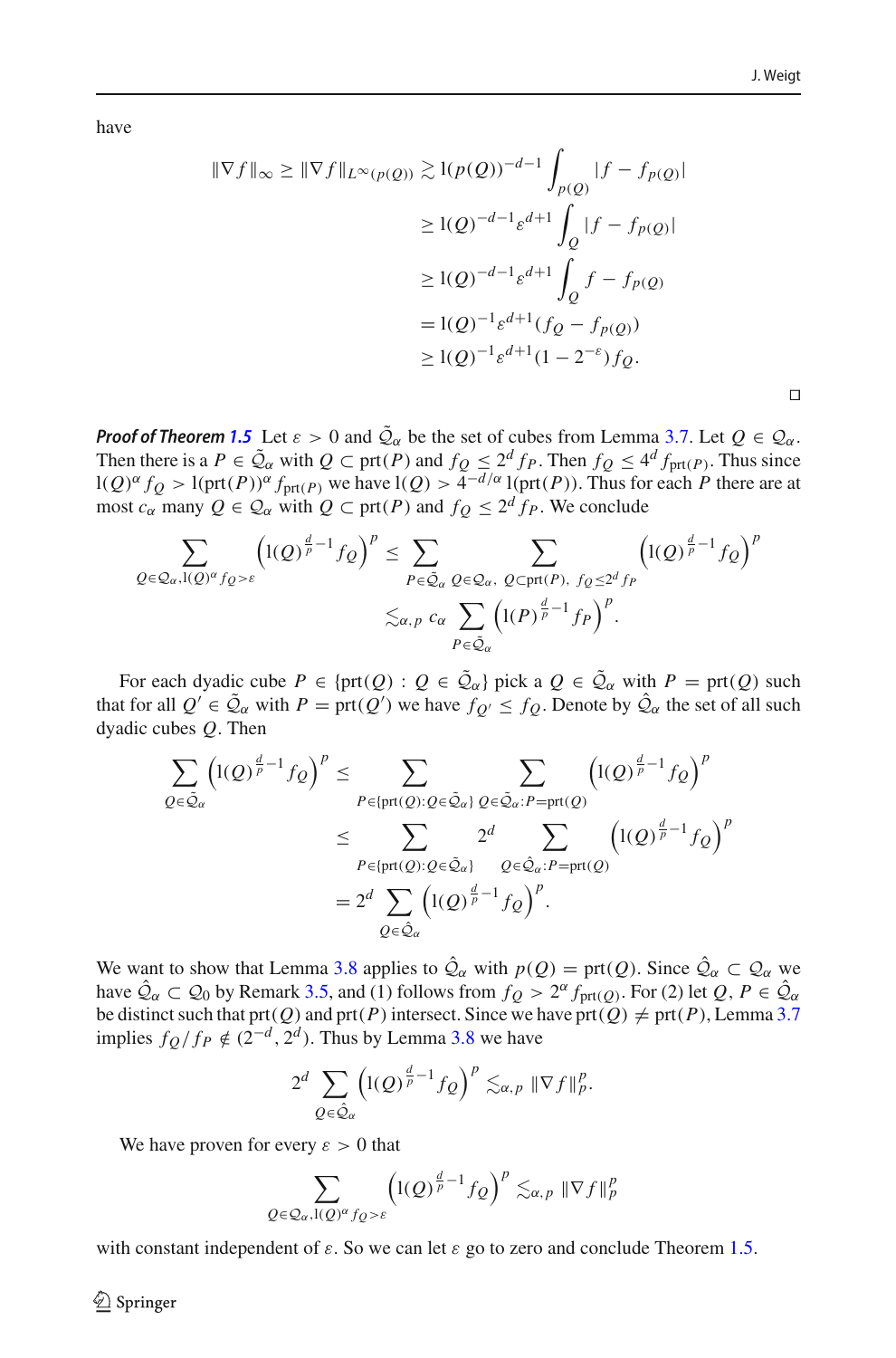For the endpoint  $p = \infty$  let  $Q \in \mathcal{Q}_\alpha$ . Then we use  $f_{\text{prt}(Q)} \leq 2^{-\alpha} f_Q$  and copy the proof the endpoint in Lemma 3.8 with  $p(Q) = \text{prt}(Q)$  and  $\varepsilon = 1/2$ . of the endpoint in Lemma [3.8](#page-13-2) with  $p(Q) = \text{prt}(Q)$  and  $\varepsilon = 1/2$ .

#### <span id="page-16-0"></span>**4 Hardy–Littlewood maximal operator**

In this section we prove Theorem [1.2.](#page-3-0)

#### **4.1 Making the balls disjoint**

<span id="page-16-1"></span>**Lemma 4.1** *Let*  $M_{\alpha} \in \{M_{\alpha}^c, \tilde{M}_{\alpha}\}$  *and*  $1 \leq p < d/(1 + \alpha + \beta)$  *and*  $f \in L^p(\mathbb{R}^d)$  *and let*<br> $\alpha > 0$ . Then for any  $\alpha > 2$ ,  $\alpha > 1$  then is a set of halls  $\tilde{p} \in \mathcal{R}$ , such that for two halls  $\varepsilon > 0$ . Then for any  $c_1 \geq 2$ ,  $c_2 \geq 1$  there is a set of balls  $B \subset B_\alpha$  such that for two balls<br> $B \triangleq 6$   $\widetilde{B}$  we have a  $B \cap aA = \emptyset$  or  $f \perp f \preceq f(a^{-1}, a)$ , and furthermore. *B*, *A* ∈  $\widetilde{B}$  *we have*  $c_1B \cap c_1A = \emptyset$  *or*  $f_A/f_B \notin (c_2^{-1}, c_2)$ , *and furthermore* 

$$
\int_{\varepsilon}^{\infty} \lambda^{(p^{-1} - (1 + \alpha + \beta)/d)^{-1} - 1} \mathcal{L}\Biggl(\bigcup \left\{B \in \mathcal{B}_{\alpha} : r(B)^{\alpha + \beta} f_B > \lambda\right\}\Biggr) d\lambda
$$
  

$$
\lesssim_{\alpha, \beta, p, c_1, c_2} \left(\sum_{B \in \widetilde{\mathcal{B}}} \left(r(B)^{\frac{d}{p} - 1} f_B\right)^p\right)^{(1 - p(1 + \alpha + \beta)/d)^{-1}}.
$$

*Proof* Let  $B \in \mathcal{B}_{\alpha}$  with  $r(B)^{\alpha+\beta} f_B > \varepsilon$ . Then

$$
\varepsilon < r(B)^{\alpha+\beta} f_B \le r(B)^{\alpha+\beta} \mathcal{L}(B)^{-1} \mathcal{L}(B)^{1-1/p} \Bigl(\int_B f^p\Bigr)^{1/p} \le \sigma_d^{-1/p} r(B)^{\alpha+\beta-d/p} \|f\|_p,
$$

which means that  $r(B)$  is bounded by

$$
K = (\sigma_d^{-1/p} ||f||_p/\varepsilon)^{1/(d/p-\alpha-\beta)}.
$$

Define  $B^0 = \{B \in \mathcal{B}_{\alpha} : r(B) \in [1/2, 1]K\}$ . Then for all  $B \in \mathcal{B}^0$  we have that  $r(B)^{\alpha} f_B$ is uniformly bounded. Inductively define a sequence of balls as follows. For  $B_0, \ldots, B_{k-1}$ already defined choose a ball  $B_k \in \mathcal{B}^0$  such that  $c_1 B_k$  is disjoint from  $c_1 B_0, \ldots, c_1 B_{k-1}$  and which attains at least half of

$$
\sup\{f_B: B \in \mathcal{B}^0, c_1B \cap (c_1B_0 \cup \ldots \cup c_1B_{k-1}) = \emptyset\}
$$

if one exists. Set  $B^0 = \{B_0, B_1, ...\}$ . Then for all  $B \in B^0$  we have that  $c_1B$  intersects  $\bigcup \{c_1B : B \in \mathcal{B}^0\}$ . Define

$$
\overline{\mathcal{B}^0} = \{ B(x, r) \in \mathcal{B}_{\alpha} : \exists A \in \widetilde{\mathcal{B}^0} \; A \subset B(x, 5c_1r(A)), \; f_{B(x, r)} \le c_2f_A \}.
$$

Then  $\mathcal{B}^0 \subset \overline{\mathcal{B}^0}$ . We proceed by induction. For each  $n \in \mathbb{N}$  define

$$
\mathcal{B}^n = \left\{ B \in \mathcal{B}_{\alpha} \backslash (\overline{\mathcal{B}^0} \cup \ldots \cup \overline{\mathcal{B}^{n-1}}) : r(B) \in [1/2, 1]2^{-n}K \right\},\
$$

as above greedily select a sequence  $\widetilde{B}^n$  of balls  $B \in \mathcal{B}^n$  with almost maximal  $f_B$  such that for every already selected  $A \in \mathcal{B}^n$  we have  $c_1 B \cap c_1 A = \emptyset$ , and define

$$
\overline{\mathcal{B}^n} = \left\{ B(x,r) \in \mathcal{B}_{\alpha} : \exists A \in \widetilde{\mathcal{B}^n} \ A \subset B(x, 5c_1r(A)), \ fg_{(x,r)} \leq c_2f_A \right\}.
$$

Note that we have  $B^n \subset \overline{B^n}$ . Finally set  $\widetilde{B} = B^0 \cup B^1 \cup \dots$  For  $A \in \widetilde{B}$ , we denote

$$
U_{A,\lambda} = \left\{ B(x,r) \in \mathcal{B}_{\alpha} : A \subset B(x, 5c_1r(A)), \ f_{B(x,r)} \leq c_2 f_A, r^{\alpha+\beta} f_{B(x,r)} > \lambda \right\}.
$$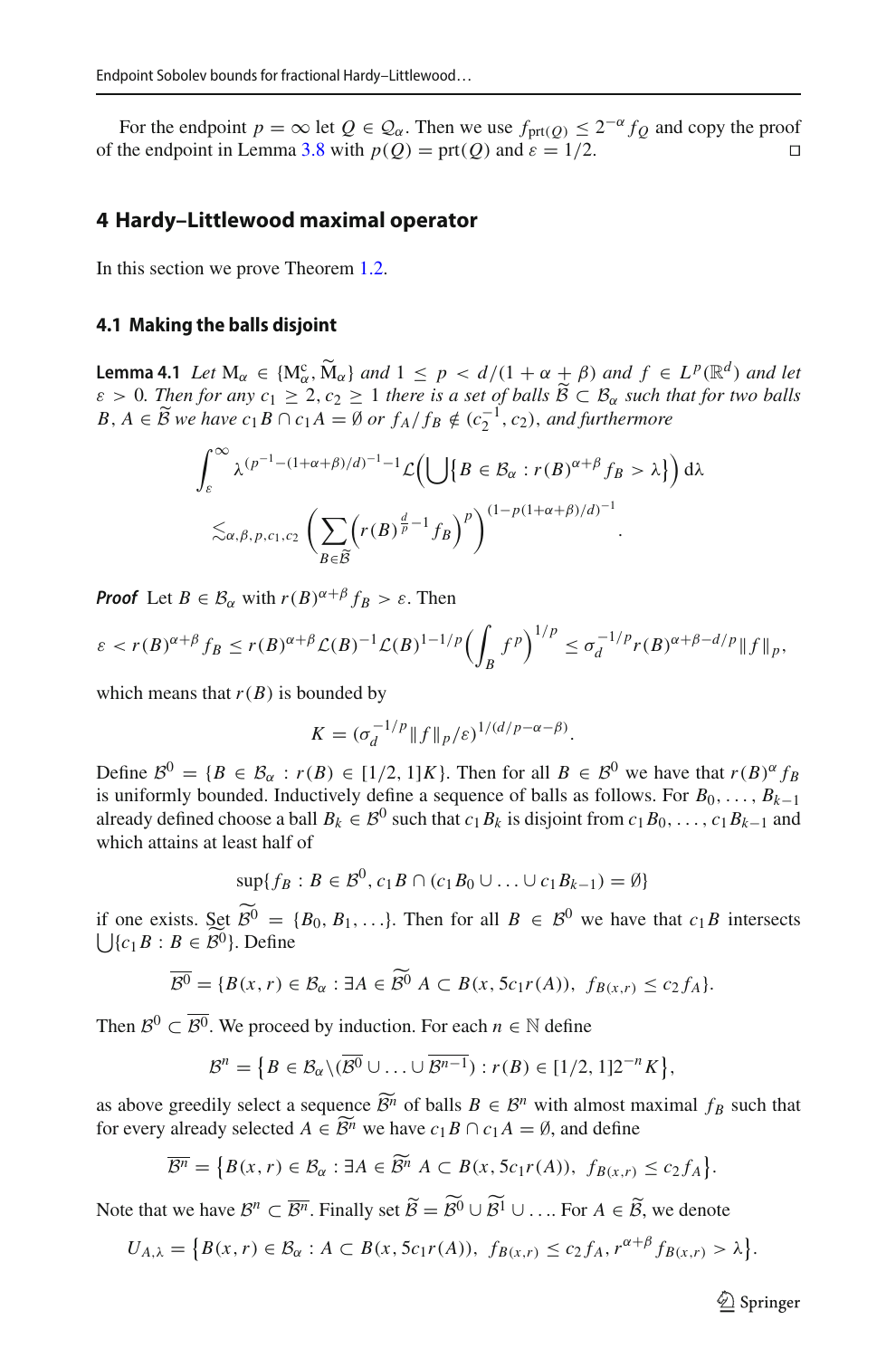Let  $\lambda > \varepsilon$  and  $B \in \mathcal{B}_{\alpha}$  with  $r(B)^{\alpha+\beta} f_B > \lambda$ . Then there is an *n* with  $B \in \overline{\mathcal{B}^n}$ , and hence a  $A \in \mathcal{B}^n$  with  $B \in U_{A,\lambda}$ . Let  $A \in \mathcal{B}$  and  $B(x,r) \in U_{A,\lambda}$ . Then  $A \subset B(x, 5c_1r(A))$ . Since  $r \in R_{\alpha} f(x)$  we have

$$
r^{\alpha} f_{B(x,r)} \ge (5c_1 r(A))^{\alpha} f_{B(x,5c_1 r(A))} \ge (5c_1 r(A))^{\alpha} (5c_1)^{-d} f_A
$$

which implies

$$
r \ge (5c_1)^{1-d/\alpha} r(A) (f_A/f_{B(x,r)})^{1/\alpha} \ge (5c_1)^{1-d/\alpha} c_2^{1/\alpha} r(A).
$$

Since  $r \le 5c_1r(A)$  it follows that

$$
r^{\beta} \le r(A)^{\beta} \begin{cases} (5c_1)^{\beta}, & \beta \ge 0, \\ (5c_1)^{\beta - d\beta/\alpha} c_2^{\beta/\alpha}, & \beta < 0. \end{cases}
$$

Together with

$$
r^{\alpha} f_{B(x,r)} \le (5c_1 r(A))^{\alpha} c_2 f_A
$$

we obtain

$$
r^{\alpha+\beta} f_{B(x,r)} \le c_3 r(A)^{\alpha+\beta} f_A,
$$

where

$$
c_3 = \begin{cases} (5c_1)^{\alpha+\beta}c_2, & \beta \ge 0, \\ (5c_1)^{\alpha+\beta-d\beta/\alpha}c_2^{1+\beta/\alpha}, & \beta < 0. \end{cases}
$$

Thus  $U_{A,\lambda}$  is only nonempty if

$$
\lambda < c_3 r(A)^{\alpha+\beta} f_A.
$$

We can conclude

$$
\begin{split} &\int_{\varepsilon}^{\infty} \lambda^{(p^{-1}-(1+\alpha+\beta)/d)^{-1}-1} \mathcal{L}\Big(\bigcup\{B\in \mathcal{B}_{\alpha}: r(B)^{\alpha+\beta}f_{B} > \lambda\}\Big)\,\mathrm{d}\lambda \\ &=\int_{\varepsilon}^{\infty} \lambda^{(p^{-1}-(1+\alpha+\beta)/d)^{-1}-1} \mathcal{L}\Big(\bigcup_{A\in \widetilde{B}} U_{A,\lambda}\Big)\,\mathrm{d}\lambda \\ &\leq \sum_{A\in \widetilde{\mathcal{B}}}\int_{\varepsilon}^{\infty} \lambda^{(p^{-1}-(1+\alpha+\beta)/d)^{-1}-1} \mathcal{L}\Big(\bigcup U_{A,\lambda}\Big)\,\mathrm{d}\lambda \\ &=\sum_{A\in \widetilde{\mathcal{B}}}\int_{\varepsilon}^{c_{3}r(A)^{\alpha+\beta}f_{A}} \lambda^{(p^{-1}-(1+\alpha+\beta)/d)^{-1}-1} \mathcal{L}\Big(\bigcup U_{A,\lambda}\Big)\,\mathrm{d}\lambda \\ &\leq \sum_{A\in \widetilde{\mathcal{B}}}\left(5c_{1}\right)^{d} \mathcal{L}(A)\int_{\varepsilon}^{c_{3}r(A)^{\alpha+\beta}f_{A}} \lambda^{(p^{-1}-(1+\alpha+\beta)/d)^{-1}-1}\,\mathrm{d}\lambda \\ &\leq (1/p-(1+\alpha+\beta)/d)\sum_{A\in \widetilde{\mathcal{B}}}\left(5c_{1}\right)^{d} \mathcal{L}(A)\Big(c_{3}r(A)^{\alpha+\beta}f_{A}\Big)^{(p^{-1}-(1+\alpha+\beta)/d)^{-1}} \\ &= (1/p-(1+\alpha+\beta)/d)(5c_{1})^{d}c_{3}^{(p^{-1}-(1+\alpha+\beta)/d)^{-1}}\sigma_{d}\sum_{A\in \widetilde{\mathcal{B}}}\Big(r(A)^{\frac{d}{p}-1}f_{A}\Big)^{(p^{-1}-(1+\alpha+\beta)/d)^{-1}} \\ &\leq (1/p-(1+\alpha+\beta)/d)(5c_{1})^{d}c_{3}^{(p^{-1}-(1+\alpha+\beta)/d)^{-1}}\sigma_{d}\Big(\sum_{A\in \widetilde{\mathcal{B}}}\Big(r(A)^{\frac{d}{p}-1}f_{A}\Big)^{p}\Big)^{(1-p(1+\alpha+\beta)/d)^{-1}}. \end{split}
$$

 $\hat{Z}$  Springer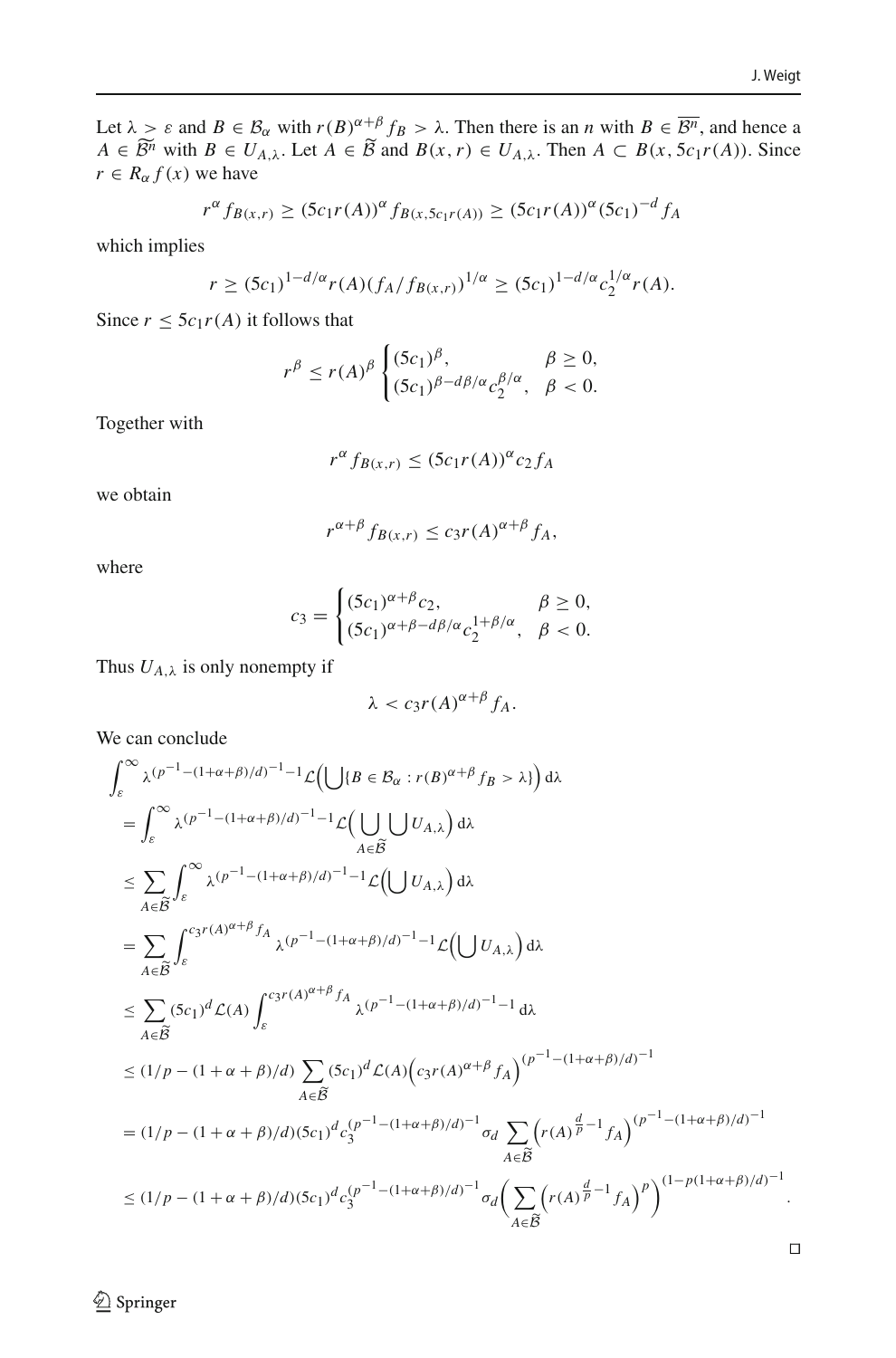#### **4.2 Transfer to dyadic cubes**

<span id="page-18-0"></span>In this subsection we pass from disjoint balls to dyadic cubes and then conclude Theorem [1.2](#page-3-0) using a result from the dyadic setting.

*Remark 4.2* There are  $3^d$  dyadic grids  $\mathcal{D}_1, \ldots, \mathcal{D}_{3^d}$  such that each ball *B* is contained in a dyadic cube  $Q_B \in \mathcal{D} = \mathcal{D}_1 \cup \cdots \cup \mathcal{D}_{3^d}$  with  $l(Q) \lesssim r(B)$ .

<span id="page-18-1"></span>**Lemma 4.3** *Let*  $M_{\alpha} \in \{M_{\alpha}^{c}, \widetilde{M}_{\alpha}\}$  *and*  $f \in L_{\text{loc}}^{1}(\mathbb{R}^{d})$ *. Then for each*  $B \in \mathcal{B}_{\alpha}$  *we have*  $f_{Q_B} \sim f_B$  *and*  $l(Q_B) \sim r(B)$ *.* 

*Proof* Let *x* be the center of *B*, and  $Q_B$  be the cube from Remark [4.2,](#page-18-0) and  $A =$ *B*(*x*,  $\sqrt{d}$  l(*Q*)). Then  $r(B) \sim l(Q_B) \sim r(A)$  and  $f_B \lesssim f_{Q_B} \lesssim f_A$ . Since  $B \in B_\alpha$  we also have  $r(A)^{\alpha} f_A < r(B)^{\alpha} f_B$  and therefore conclude  $f_{Q_B} \lesssim f_A \lesssim f_B$ .

<span id="page-18-2"></span>**Lemma 4.4** *Let*  $M_{\alpha} \in \{M_{\alpha}^{c}, \widetilde{M}_{\alpha}\}$  *and*  $f \in L_{\text{loc}}^{1}(\mathbb{R}^{d})$ *. For each*  $\alpha > 0$  *and*  $B \in \mathcal{B}_{\alpha}$  *and cube*  $B \supseteq \alpha$  *and*  $\alpha$  *and*  $\alpha$  *and*  $\alpha$  *and*  $\alpha$  *and*  $\alpha$  *and*  $\alpha$  *and*  $\alpha$  *a*  $P \supset Q_B$  *we have*  $I(P)^\alpha f_P \lesssim_\alpha I(Q_B)^\alpha f_{Q_B}$ .

*Proof* For *x* the center of *B* define  $A = B(x, \sqrt{d} l(P))$ . Then from  $f_P \le f_A$  and  $r(A)^{\alpha} f_A < r(B)^{\alpha} f_B$  and  $f_B \leq f_{Q_B}$  we obtain  $I(P)^{\alpha} f_P \leq s^{\alpha} f_{B(x,s)} < r^{\alpha} f_{B(x,r)} \leq s^{\alpha} f_{B(x,s)}$  $l(Q_{B(x,r)})^{\alpha} f_{Q_{B(x,r)}}.$ 

*Proof of Theorem* [1.2](#page-3-0) For  $B \in \mathcal{B}_{\alpha}$  denote by  $P_B$  the largest cube that attains max $P \supset Q_B$   $f_P$ . Then  $P_B \in Q_0$  and by Lemmas [4.3](#page-18-1) and [4.4](#page-18-2) we have  $I(P_B) \sim_\alpha r(B)$  and  $f_{P_B} \sim_\alpha f_B$ . By Lemma [4.4](#page-18-2) there further exists a cube  $p(P_B) \supset P_B$  with  $f_{p(P_B)} \leq f_{P_B}/2$  and  $l(p(P_B)) \lesssim_\alpha$  $l(P_B)$ .

Let  $\varepsilon > 0$  and let *B* be the set of balls from Lemma [4.1.](#page-16-1) By Lemmas [4.3](#page-18-1) and [4.4](#page-18-2) there are *c*<sub>1</sub>, *c*<sub>2</sub> such that for any two distinct *B*, *A* ∈ *B* we have that *p*(*P<sub>B</sub>*) and *p*(*P<sub>A</sub>*) are disjoint or  $f_{P_B}/f_{P_A} \notin (1/2, 2)$ . Define  $\mathcal{Q} = \{P_B : B \in \mathcal{B}\}$ . By the layer cake formula and Lemmas [4.1,](#page-16-1) and [4.3](#page-18-1) we have

$$
\int (M_{\alpha,\beta}f)^{(p-1-(1+\alpha+\beta)/d)^{-1}} \n= (p^{-1} - (1+\alpha+\beta)/d)^{-1} \int_0^\infty \lambda^{(p-1-(1+\alpha+\beta)/d)^{-1}-1} \mathcal{L}(\{M_{\alpha,\beta}f > \lambda\}) d\lambda \n= (p^{-1} - (1+\alpha+\beta)/d)^{-1} \lim_{\varepsilon \to 0} \int_{\varepsilon}^\infty \lambda^{(p-1-(1+\alpha+\beta)/d)^{-1}-1} \mathcal{L}(\bigcup \{B \in \mathcal{B}_\alpha : r(B)^{\alpha+\beta}f_B > \lambda\} \big) d\lambda \n\lesssim_{\alpha,\beta,p} \lim_{\varepsilon \to 0} \bigg( \sum_{B \in \widetilde{\mathcal{B}}} \bigg( r(B)^{\frac{d}{p}-1}f_B \bigg)^p \bigg)^{(1-p(1+\alpha+\beta)/d)^{-1}} \n\sim_{\alpha,\beta,p} \lim_{\varepsilon \to 0} \bigg( \sum_{Q \in \mathcal{Q}} \bigg( I(Q)^{\frac{d}{p}-1}f_Q \bigg)^p \bigg)^{(1-p(1+\alpha+\beta)/d)^{-1}}.
$$

For each  $i = 1, ..., 3^d$  we apply Lemma [3.8](#page-13-2) to  $\mathcal{Q} \cap \mathcal{D}_i$  and obtain

$$
\sum_{Q\in\mathcal{Q}}\left(\mathrm{l}(Q)^{\frac{d}{p}-1}f_{Q}\right)^{p}=\sum_{i=1}^{3^{d}}\sum_{Q\in\mathcal{Q}\cap\mathcal{D}_{i}}\left(\mathrm{l}(Q)^{\frac{d}{p}-1}f_{Q}\right)^{p}\lesssim_{\alpha,\beta,p}\Vert \nabla f\Vert_{p}^{p}.
$$

For the endpoint  $p = d/(1 + \alpha + \beta)$  we use  $||M_{\alpha,\beta} f||_{\infty} = \sup_{B \in \mathcal{B}_{\alpha}} r(B)^{\alpha+\beta} f_B$ . Let  $B \in \mathcal{B}_{\alpha}$ . Then  $f_{2B} \leq 2^{-\alpha} f_B$  and we have by the Sobolev-Poincaré inequality

$$
\|\nabla f\|_{d/(1+\alpha+\beta)} \ge \left(\int_{2B} |\nabla f|^{d/(1+\alpha+\beta)}\right)^{(1+\alpha+\beta)/d} \ge r(2B)^{\alpha+\beta-d} \int_{2B} |f - f_{2B}|
$$

 $\mathcal{L}$  Springer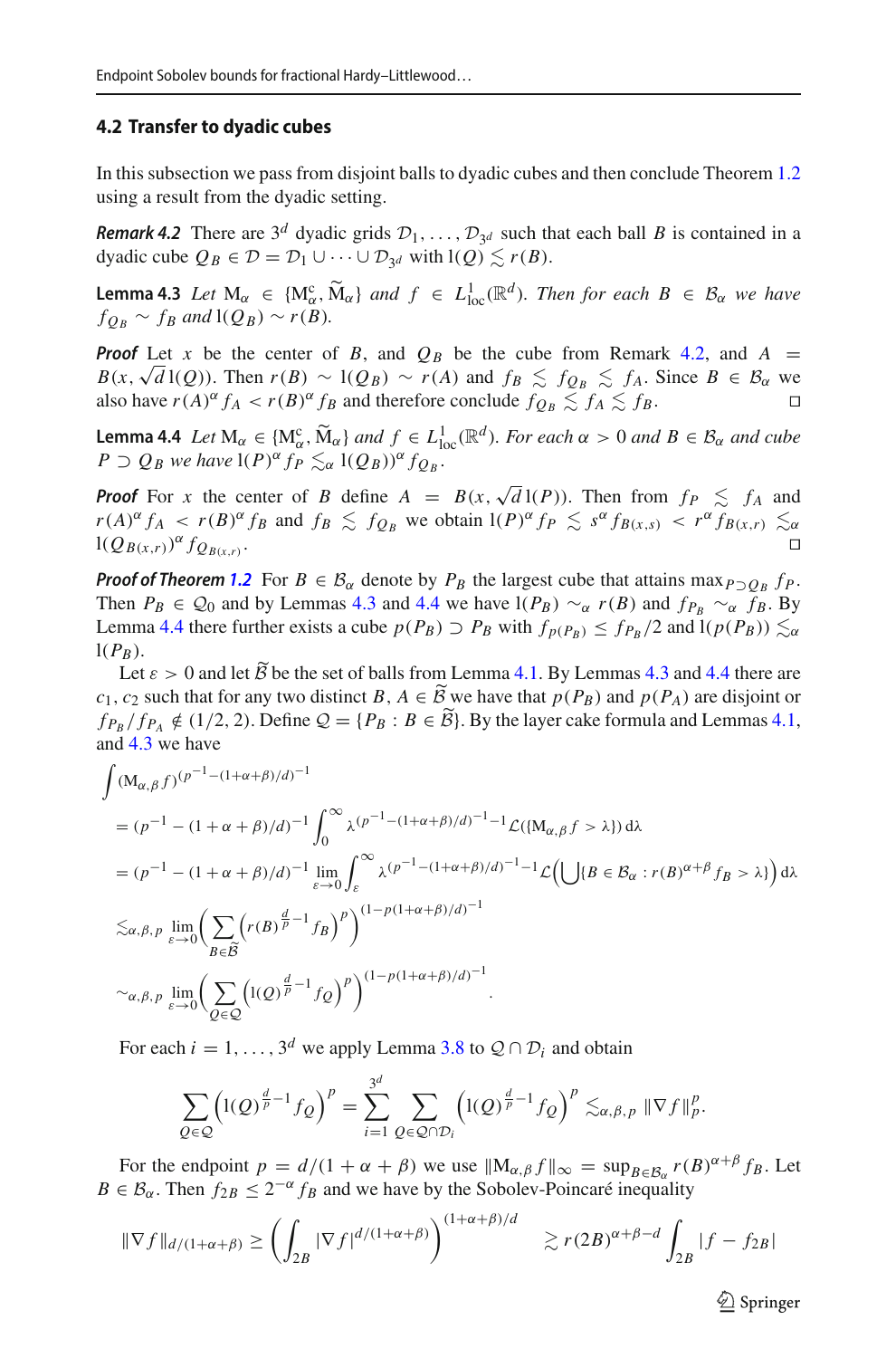$$
\geq 2^{\alpha+\beta-d} r(B)^{\alpha+\beta-d} \int_B |f - f_{2B}|
$$
  
\n
$$
\geq 2^{\alpha+\beta-d} r(B)^{\alpha+\beta-d} \int_B (f - f_{2B})
$$
  
\n
$$
= \sigma_d 2^{\alpha+\beta-d} r(B)^{\alpha+\beta} (f_B - f_{2B})
$$
  
\n
$$
\geq \sigma_d 2^{\alpha+\beta-d} r(B)^{\alpha+\beta} (1 - 2^{-\alpha}) f_B.
$$

 $\Box$ 

**Acknowledgements** I would like to thank my supervisor, Juha Kinnunen, for all of his support. I would like to thank Olli Saari for introducing me to this problem. I am also thankful for the discussions with Juha Kinnunen, Panu Lahti and Olli Saari who made me aware of a version of the coarea formula [\[13,](#page-19-12)Theorem 3.11], which was used in the first draft of the proof, and for discussions with David Beltran, Cristian González-Riquelme and Jose Madrid, in particular about the centered fractional maximal operator. The author has been supported by the Vilho, Yrjö and Kalle Väisälä Foundation of the Finnish Academy of Science and Letters.

**Funding** Open Access funding provided by Aalto University.

**Open Access** This article is licensed under a Creative Commons Attribution 4.0 International License, which permits use, sharing, adaptation, distribution and reproduction in any medium or format, as long as you give appropriate credit to the original author(s) and the source, provide a link to the Creative Commons licence, and indicate if changes were made. The images or other third party material in this article are included in the article's Creative Commons licence, unless indicated otherwise in a credit line to the material. If material is not included in the article's Creative Commons licence and your intended use is not permitted by statutory regulation or exceeds the permitted use, you will need to obtain permission directly from the copyright holder. To view a copy of this licence, visit [http://creativecommons.org/licenses/by/4.0/.](http://creativecommons.org/licenses/by/4.0/)

## **References**

- <span id="page-19-2"></span>1. Aldaz, J.M., Colzani, L., Pérez Lázaro, J.: Optimal bounds on the modulus of continuity of the uncentered Hardy–Littlewood maximal function. J. Geom. Anal. **22**(1), 132–167 (2012)
- <span id="page-19-1"></span>2. Aldaz, J.M., Pérez Lázaro, F.J.: Regularity of the Hardy–Littlewood maximal operator on block decreasing functions. Stud. Math. **194**(3), 253–277 (2009)
- <span id="page-19-0"></span>3. Aldaz, J.M., Pérez Lázaro, J.: Functions of bounded variation, the derivative of the one dimensional maximal function, and applications to inequalities. Trans. Am. Math. Soc. **359**(5), 2443–2461 (2007)
- <span id="page-19-11"></span>4. Beltran, D., Madrid, J.: Endpoint Sobolev continuity of the fractional maximal function in higher dimensions. Int. Math. Res. Not. **2021**(22), 17316–17342 (2021)
- <span id="page-19-9"></span>5. Beltran, D., Madrid, J.: Regularity of the centered fractional maximal function on radial functions. J. Funct. Anal. **279**(8), 108686 (2020)
- <span id="page-19-10"></span>6. Beltran, D., Ramos, J.P., Saari, O.: Regularity of fractional maximal functions through Fourier multipliers. J. Funct. Anal. **276**(6), 1875–1892 (2019)
- <span id="page-19-6"></span>7. Carneiro, E., González-Riquelme, C.: Gradient bounds for radial maximal functions. Ann. Fenn. Math. **46**(1), 495–521 (2021)
- <span id="page-19-4"></span>8. Carneiro, E., González-Riquelme, C., Madrid, J.: Sunrise strategy for the continuity of maximal operators. arXiv e-prints (2020)
- <span id="page-19-7"></span>9. Carneiro, E., Hughes, K.: On the endpoint regularity of discrete maximal operators. Math. Res. Lett. **19**(6), 1245–1262 (2012)
- <span id="page-19-8"></span>10. Carneiro, E., Madrid, J.: Derivative bounds for fractional maximal functions. Trans. Am. Math. Soc. **369**(6), 4063–4092 (2017)
- <span id="page-19-3"></span>11. Carneiro, E., Madrid, J., Pierce, L.B.: Endpoint Sobolev and BV continuity for maximal operators. J. Funct. Anal. **273**(10), 3262–3294 (2017)
- <span id="page-19-5"></span>12. Carneiro, E., Svaiter, B.F.: On the variation of maximal operators of convolution type. J. Funct. Anal. **265**(5), 837–865 (2013)
- <span id="page-19-12"></span>13. Evans, L.C., Gariepy, R.F.: Measure Theory and Fine Properties of Functions. Textbooks in Mathematics, revised edn. CRC Press, Boca Raton (2015)